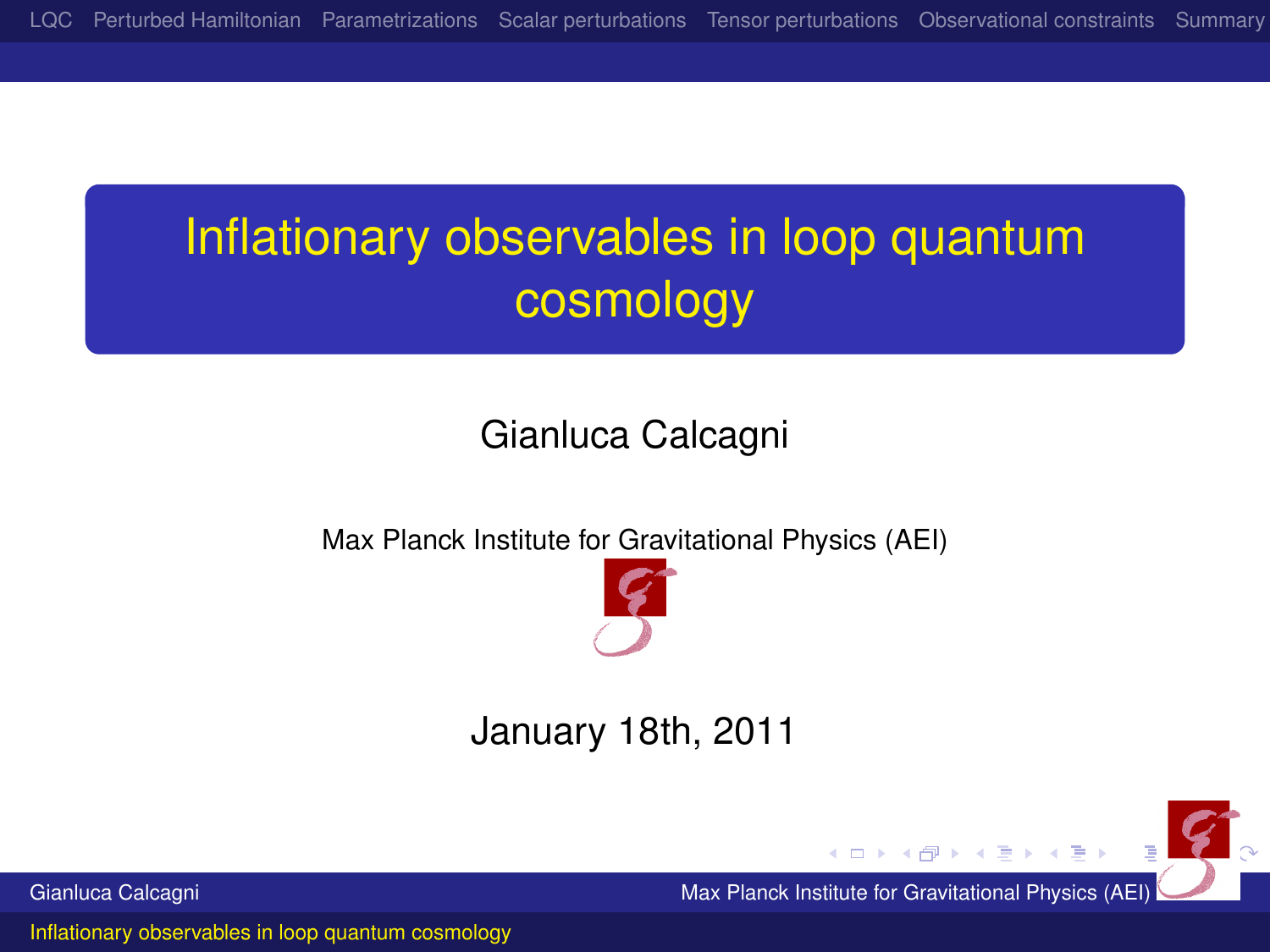## Based on

- M. Bojowald and G.C., arXiv:1011.2779.
- M. Bojowald, G.C., and S. Tsujikawa, in preparation  $(x2)$ .

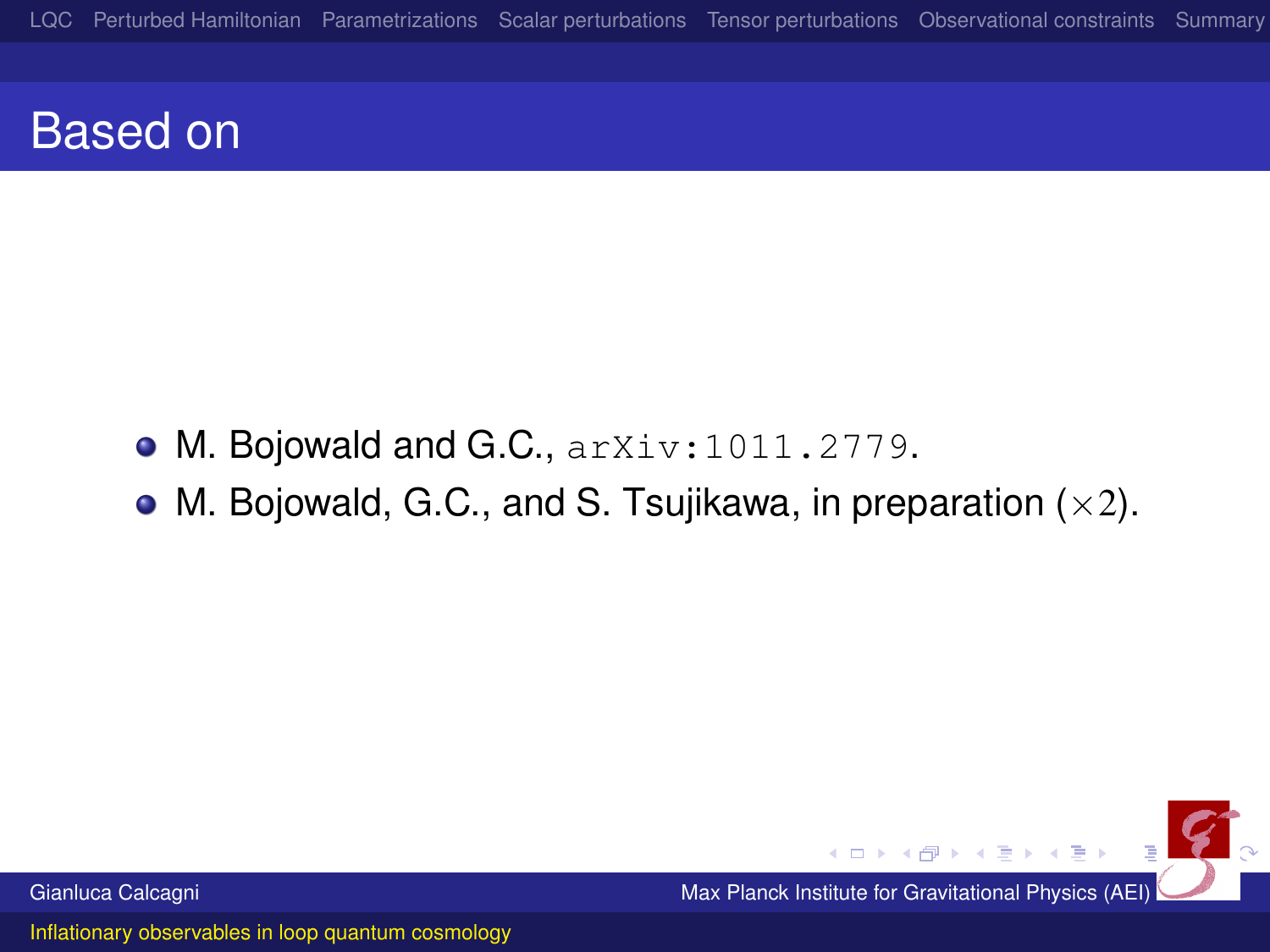

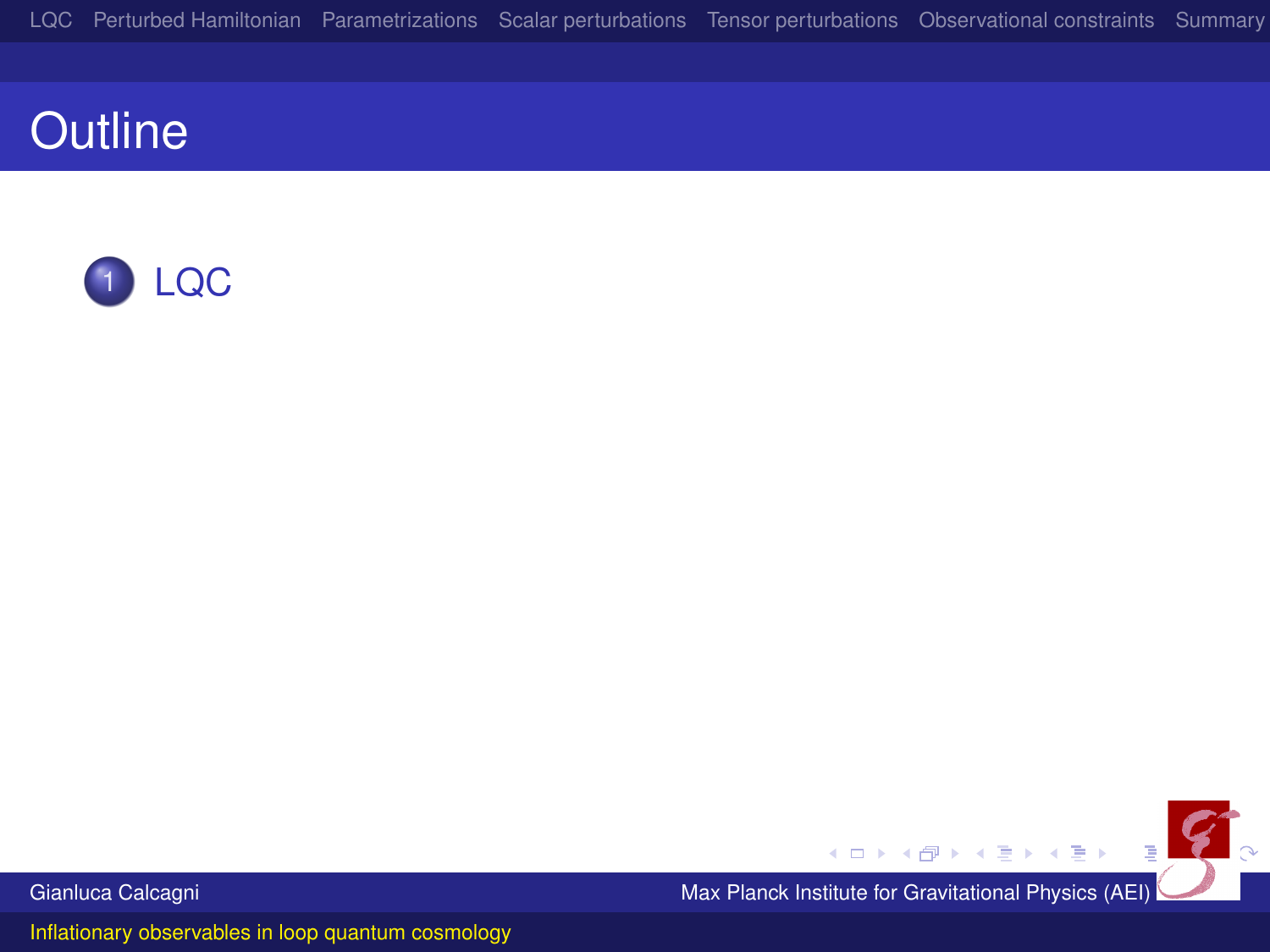



2 [Perturbed Hamiltonian](#page-11-0)

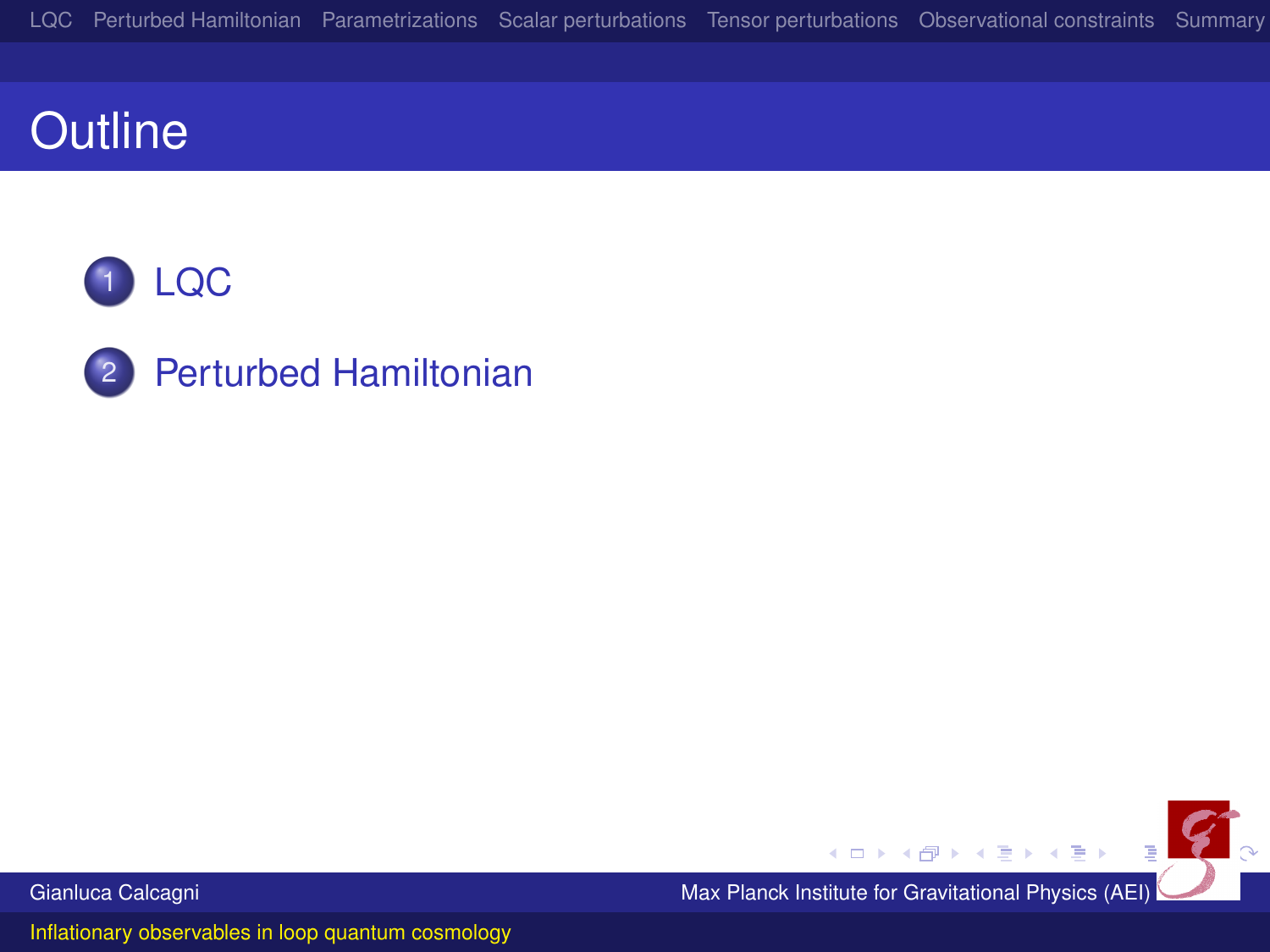



**[Parametrizations](#page-15-0)** 

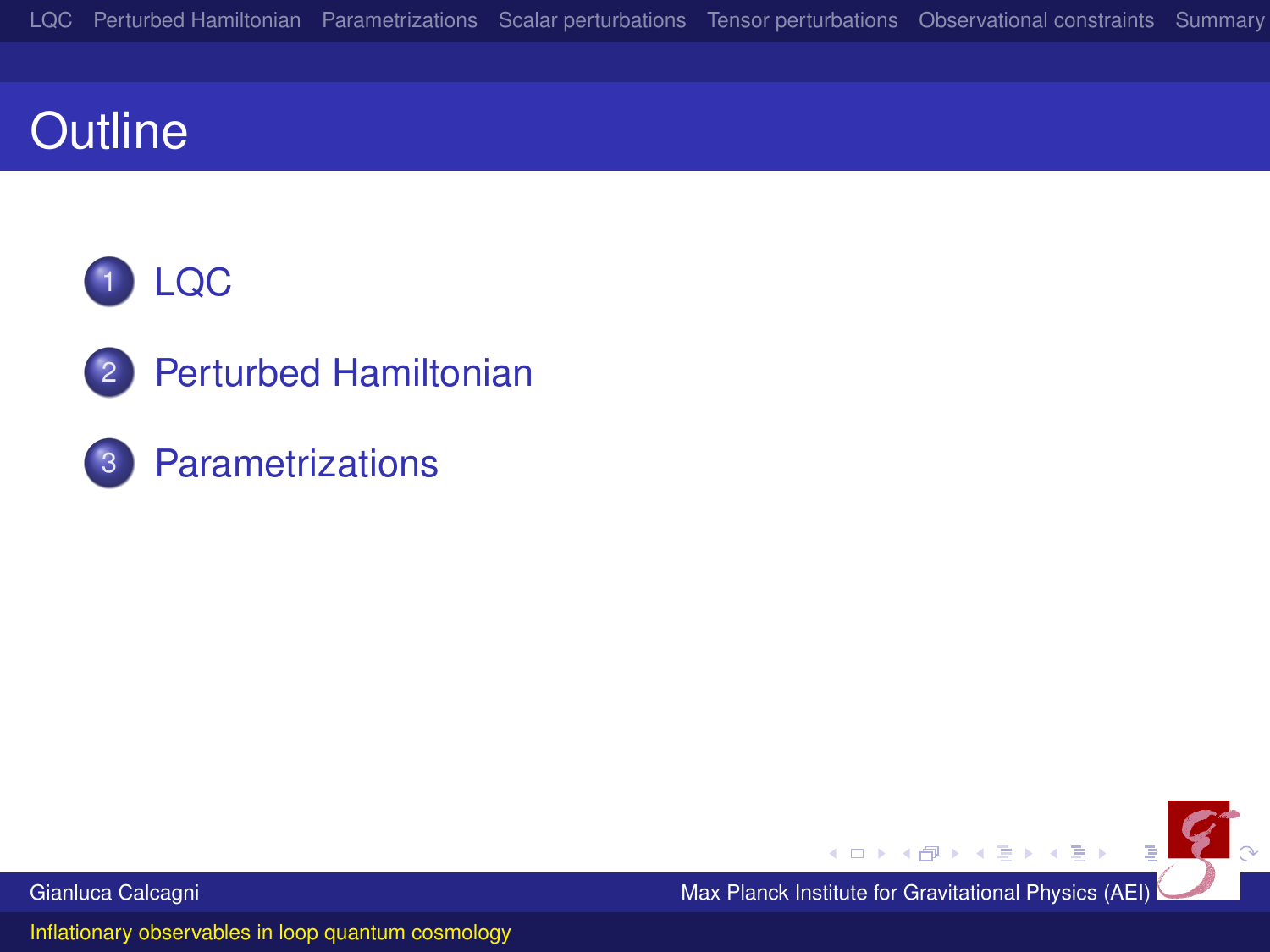

- 2 [Perturbed Hamiltonian](#page-11-0)
- **[Parametrizations](#page-15-0)**
- [Scalar perturbations](#page-18-0)

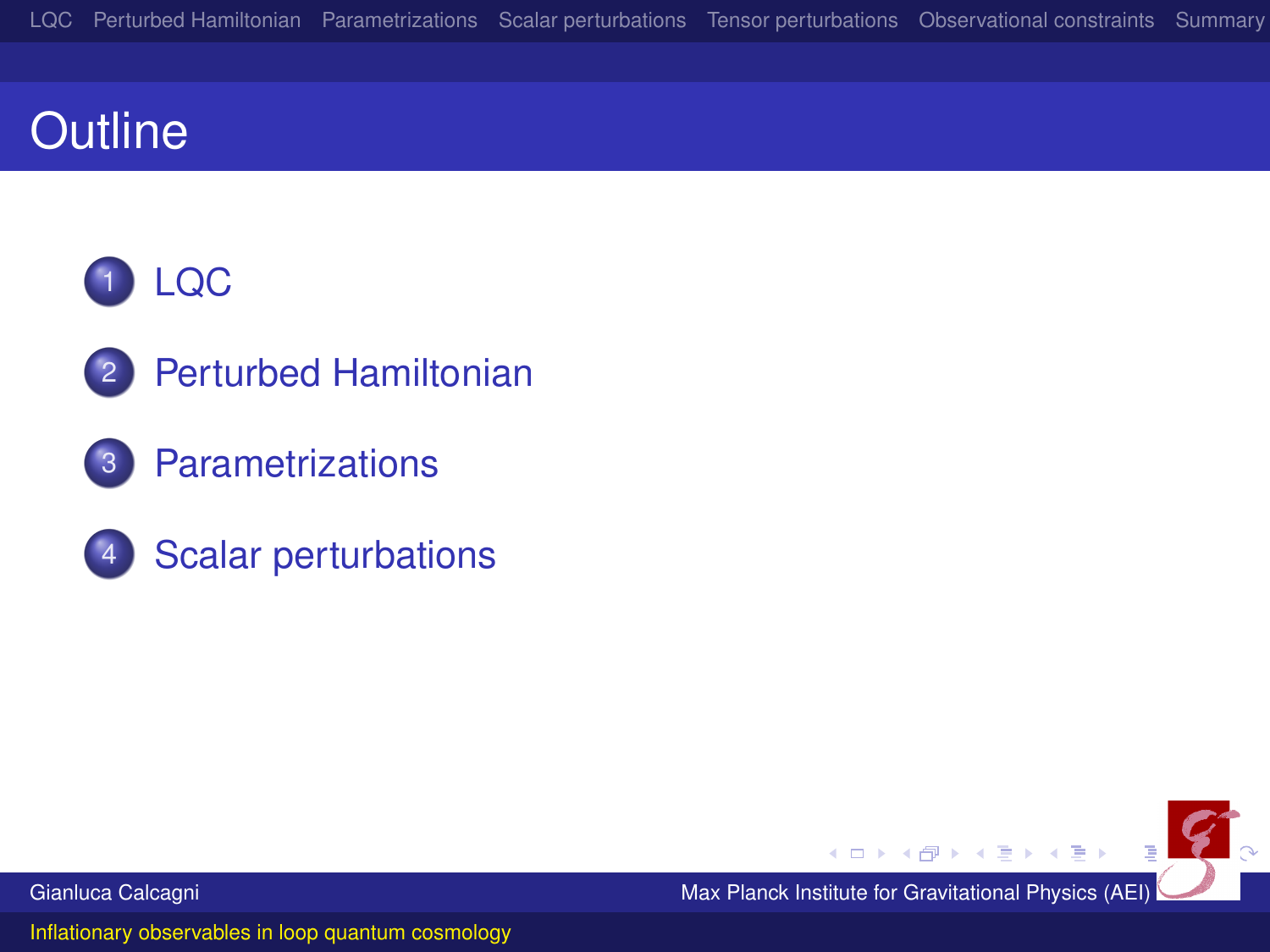

- 2 [Perturbed Hamiltonian](#page-11-0)
- **[Parametrizations](#page-15-0)**
- **[Scalar perturbations](#page-18-0)**
- 5 [Tensor perturbations](#page-27-0)

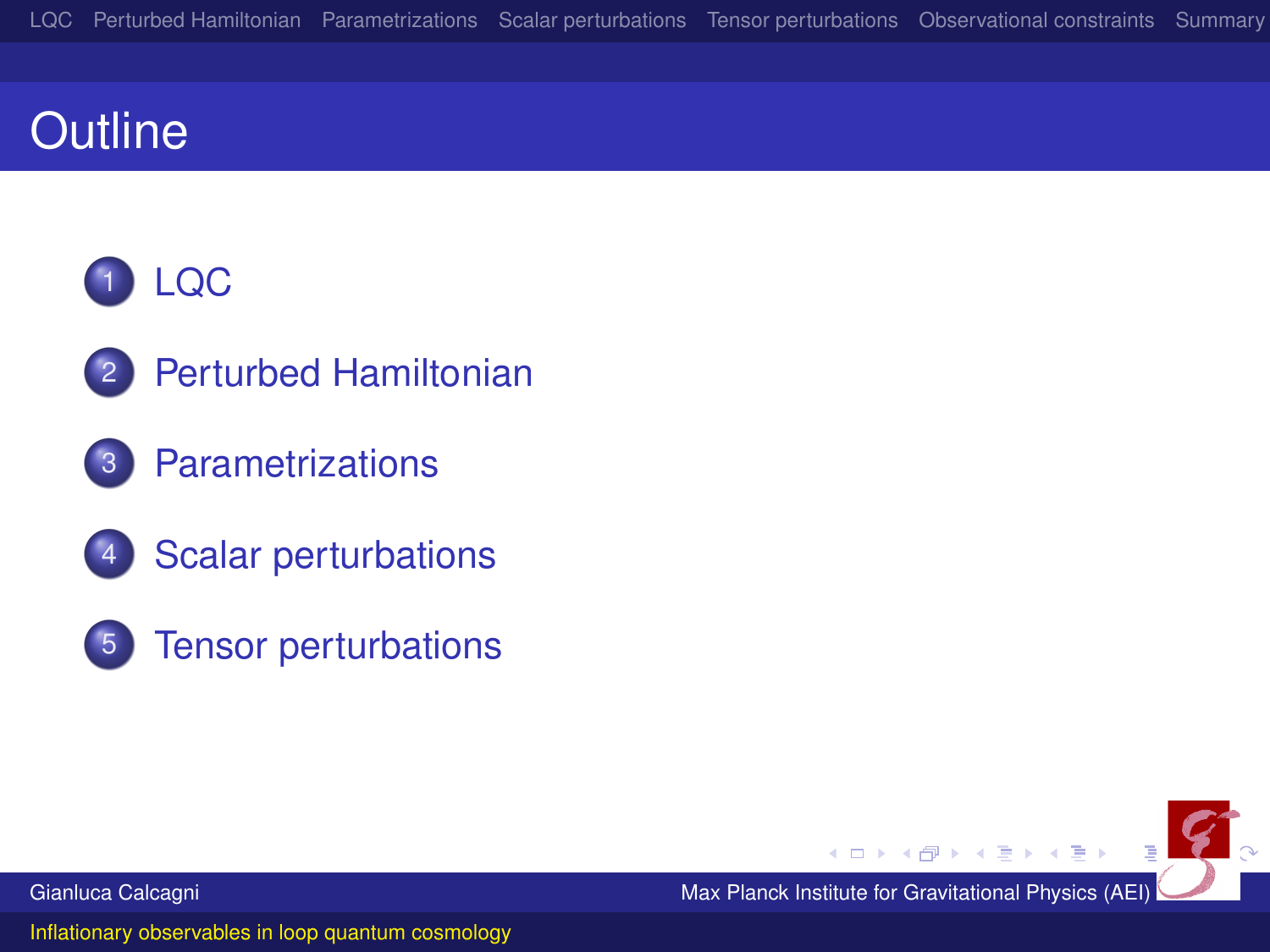

- [Perturbed Hamiltonian](#page-11-0)
- **[Parametrizations](#page-15-0)**
- **[Scalar perturbations](#page-18-0)**
- 5 [Tensor perturbations](#page-27-0)
- 6 [Observational constraints](#page-30-0)

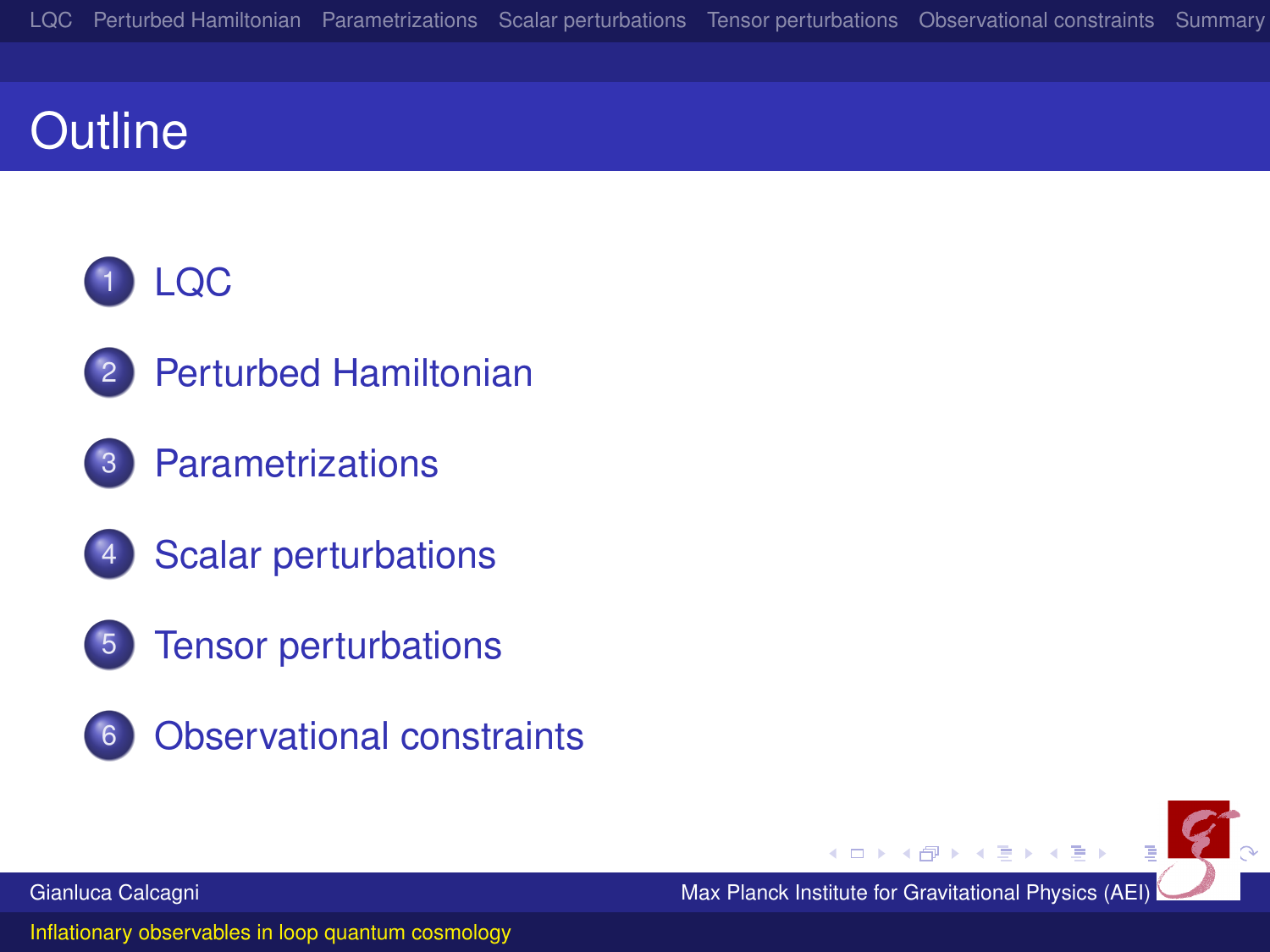# **Status**

- Big bang singularity problem addressed (a) at kinematical level, (b) in exactly solvable quantum model, (c) in effective dynamics.
- **•** Effective equations known for pure FRW and linear perturbations in all sectors (*S*, *T*, *V*).

But:

- Role of different parametrization schemes?
- Conservation law for the curvature perturbation?
- Mukhanov equation of scalar perturbations?
- Scalar spectrum and other cosmological observables?
- <span id="page-8-0"></span>• Observational constraints?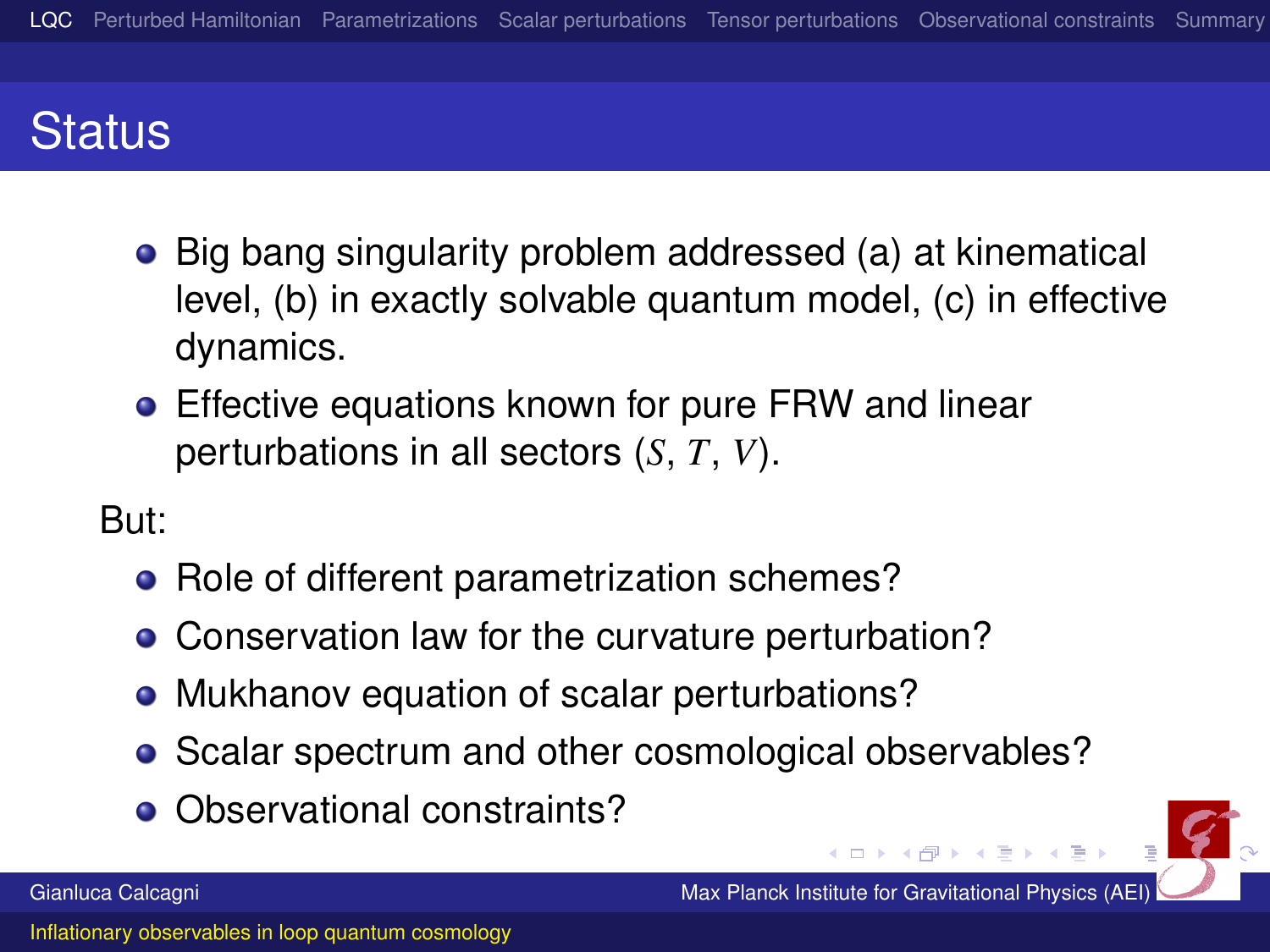#### Canonical variables and quantization

Flat FRW background: 
$$
ds^2 = a^2(\tau)(-d\tau^2 + dx^i dx_i)
$$
.

$$
A_a^i = c^0 e_a^i, \qquad E_i^a = p^0 e_i^a
$$

$$
\{c, p\} = \frac{8\pi G\gamma}{3}
$$

$$
p \to \hat{p}, \qquad c \to \hat{h} = \widehat{e^{j\mu(p)c}}
$$

 $\hat{H}(\hat{E}, \hat{h})|\Psi\rangle = 0$  "WDW" equation  $\langle \Psi_{\rm sc} | \hat{H}(\hat{E}, \hat{h}) | \Psi_{\rm sc} \rangle \approx 0$  effective dynamics

Gianluca Calcagni Max Planck Institute for Gravitational Physics (AEI)

 $\left\{ \begin{array}{ccc} 1 & 0 & 0 \\ 0 & 1 & 0 \\ 0 & 0 & 0 \end{array} \right.$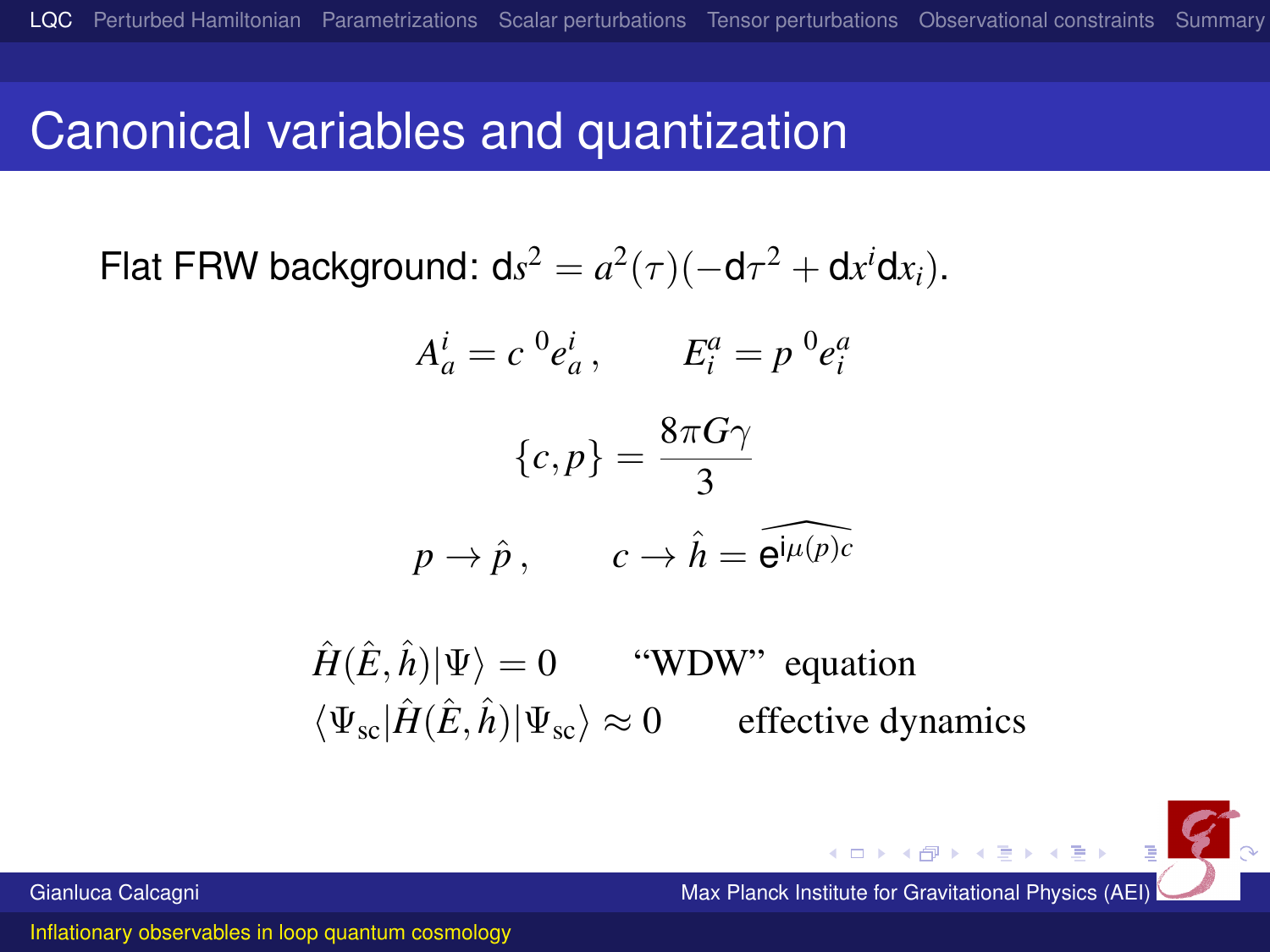## Background equations

Two corrections: inverse-volume and holonomy. We consider only the former.

$$
\mathcal{H}^2 = \frac{8\pi G}{3} \alpha \left[ \frac{\varphi'^2}{2\nu} + pV(\varphi) \right]
$$

$$
\varphi'' + 2\mathcal{H} \left( 1 - \frac{d \ln \nu}{d \ln p} \right) \varphi' + \nu p V_{,\varphi} = 0
$$

where

$$
\alpha \approx 1 + \alpha_0 \delta_{\text{Pl}}, \qquad \nu \approx 1 + \nu_0 \delta_{\text{Pl}}
$$

$$
\delta_{\text{Pl}} \equiv \left(\frac{a_{\text{Pl}}}{a}\right)^{\sigma}
$$

Gianluca Calcagni Max Planck Institute for Gravitational Physics (AEI)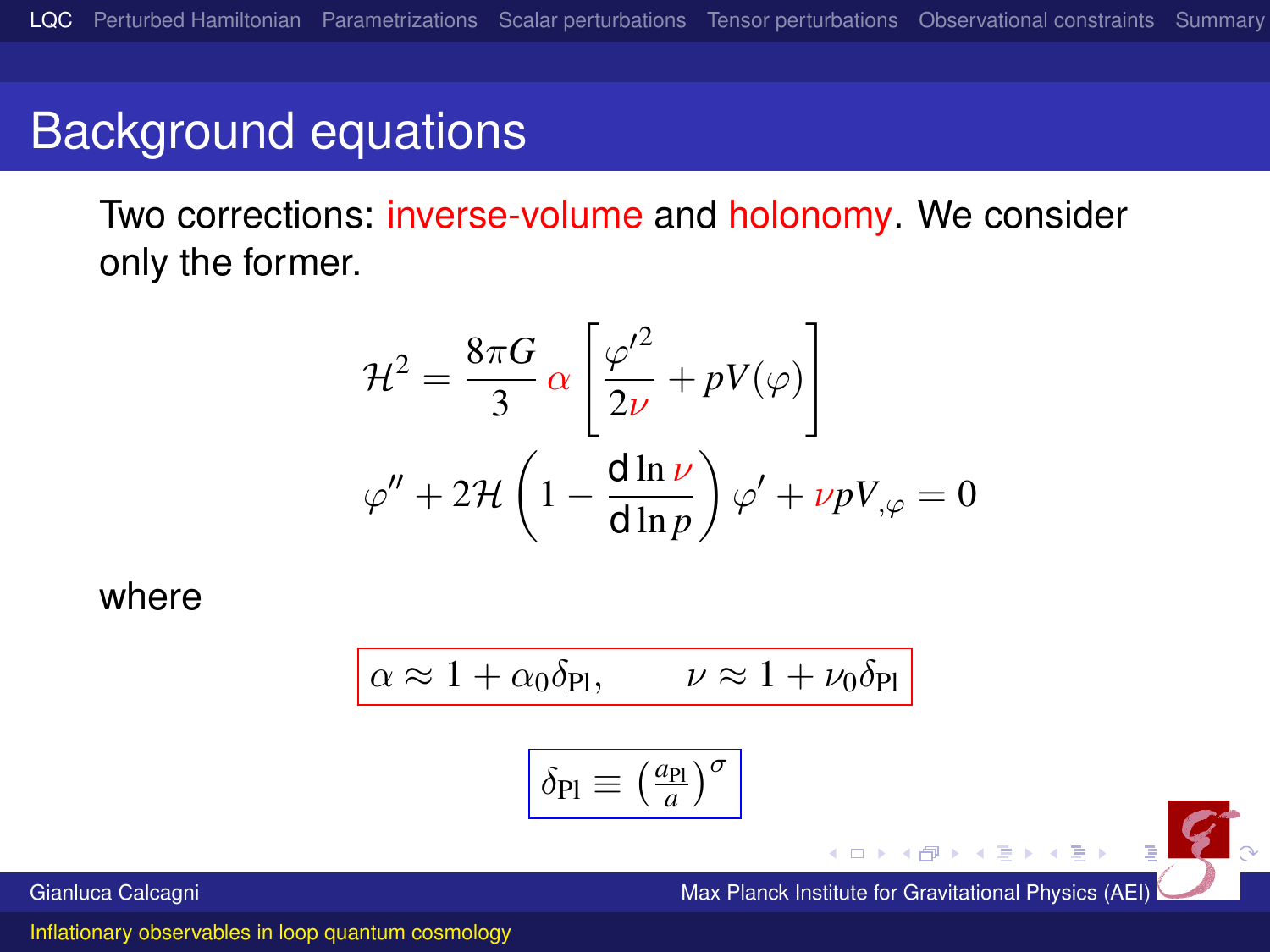# **Strategy**

Perturbation theory in classical constraints.

$$
E_i^{\alpha} = p\delta_i^{\alpha} + \delta E_i^{\alpha}, \qquad A_{\alpha}^{i} = c\delta_{\alpha}^{i} + (\delta \Gamma_{\alpha}^{i} + \gamma \delta K_{\alpha}^{i})
$$

$$
\{\delta K_{\alpha}^{i}(\mathbf{x}), \delta E_j^{\gamma}(\mathbf{y})\} = 8\pi G \delta_{\alpha}^{\gamma} \delta_j^{i} \delta(\mathbf{x}, \mathbf{y})
$$

Write effective constraints with inverse-volume correction functions. E.g.,

$$
H[N] \sim \int d^3x N[\alpha(E)\mathcal{H}_g + \nu(E)\mathcal{H}_\pi + \rho(E)\mathcal{H}_\nabla + \mathcal{H}_V]
$$

Gianluca Calcagni Max Planck Institute for Gravitational Physics (AEI)

<span id="page-11-0"></span>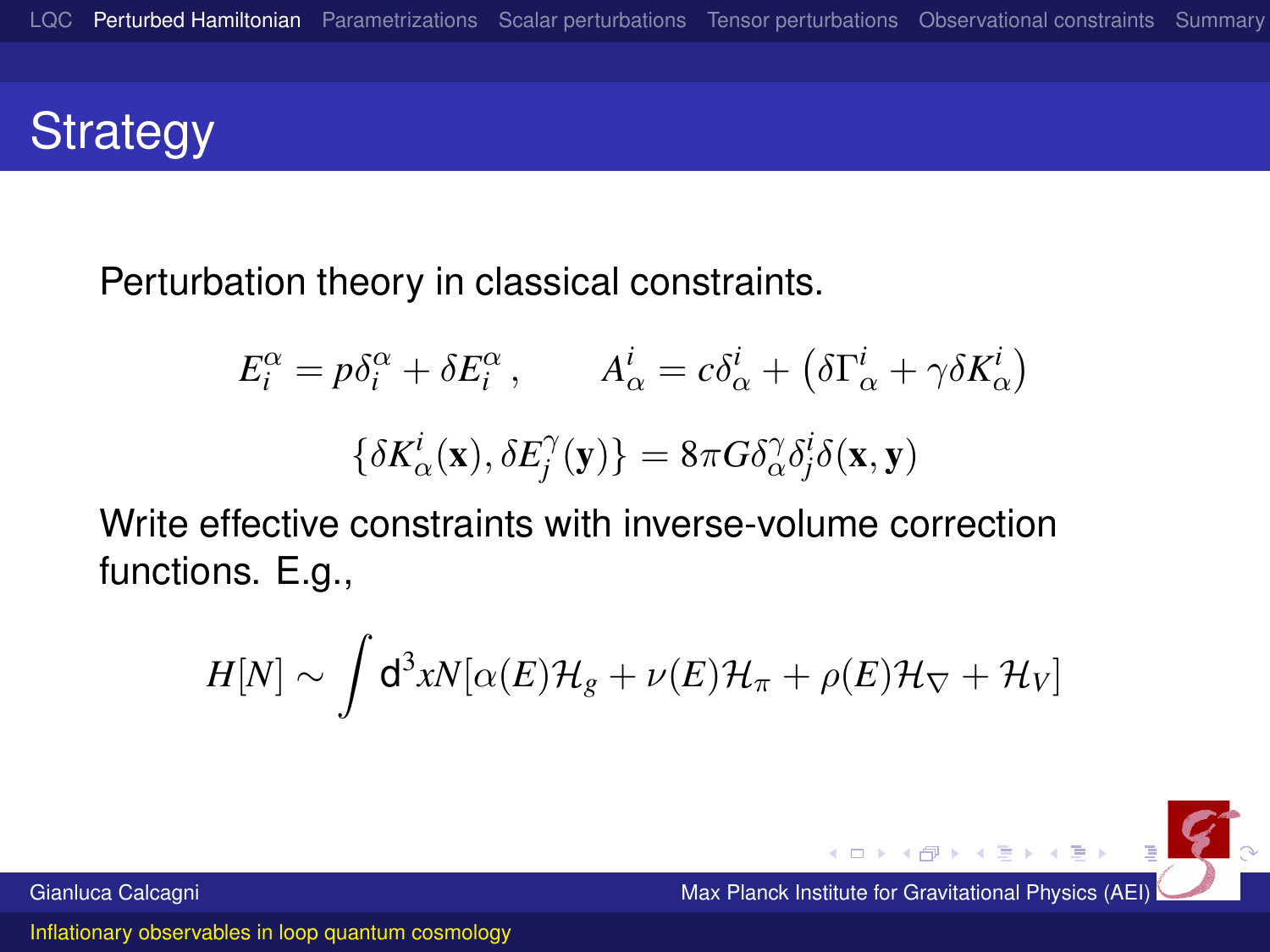# Anomalies

- Closure of the effective constraint algebra imposed,  ${C_a, C_b} = f_{ab}^c(A, E)C_c.$
- $\bullet$  Perturbed equations contain counterterms  $f, f_1, g_1, h, f_3$ which guarantee anomaly cancellation in the constraint algebra [Bojowald & Hossain 2007,2008; Bojowald et al. 2008,2009]
- Anomaly cancellation shown only in the quasi-classical regime with inverse-volume corrections (small counterterms). Case with holonomy corrections unknown.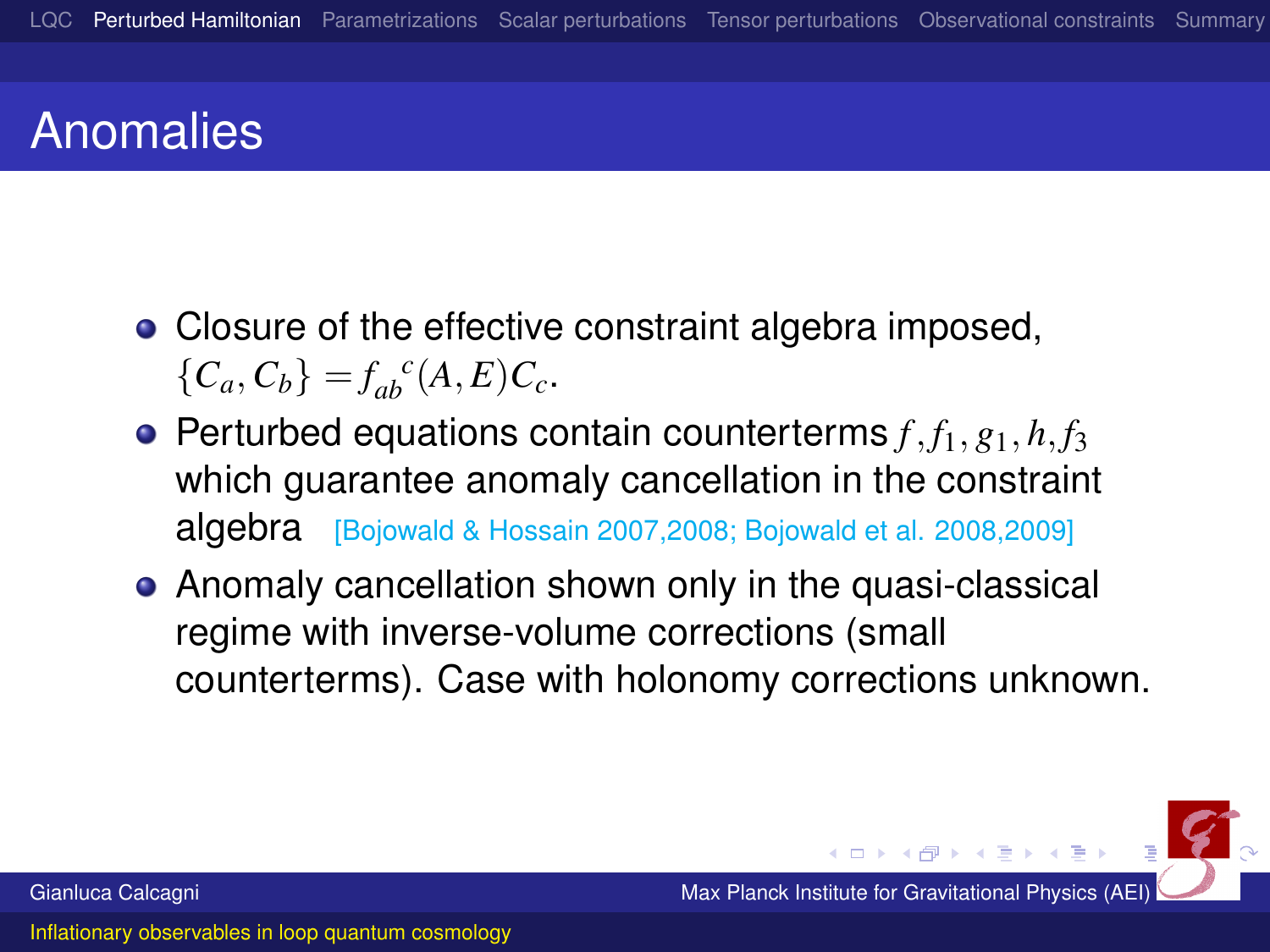## Counterterms. I

$$
f = -\frac{\alpha_0}{2}\delta_{\text{Pl}},
$$
  
\n
$$
f_1 = \frac{1}{2} \left( \frac{\sigma \nu_0}{3} - \alpha_0 \right) \delta_{\text{Pl}},
$$
  
\n
$$
h = \alpha_0 \left( \frac{1}{2} - \sigma \right) \delta_{\text{Pl}},
$$
  
\n
$$
g_1 = \left[ \nu_0 \left( \frac{\sigma}{3} + 1 \right) - \alpha_0 \right] \delta_{\text{Pl}},
$$
  
\n
$$
f_3 = \left[ \frac{\alpha_0}{2} - \nu_0 \left( \frac{\sigma}{6} + 1 \right) \right] \delta_{\text{Pl}}
$$
  
\n
$$
= \frac{1}{2} \frac{3\alpha_0}{\sigma - 3} \delta_{\text{Pl}}
$$

 $\leftarrow$   $\leftarrow$   $\leftarrow$ Gianluca Calcagni Max Planck Institute for Gravitational Physics (AEI)

 $\leftarrow$   $\Box$ 

ミドメ ミト

 $\boldsymbol{z}$ 

[Inflationary observables in loop quantum cosmology](#page-0-0)

 $\cdot$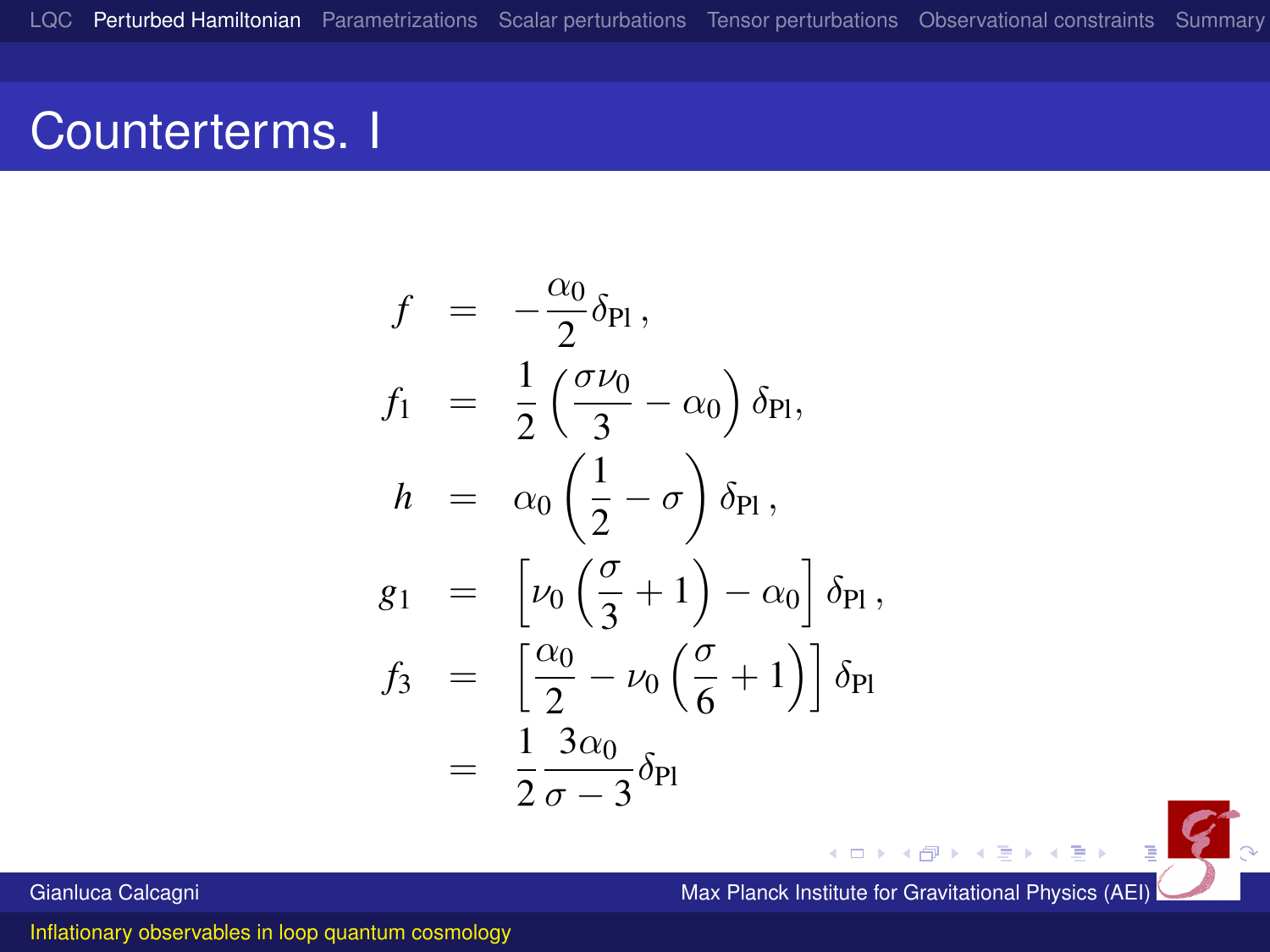## Counterterms. II

#### Consistency condition:

$$
2\frac{\mathrm{d}f_3}{\mathrm{d}\ln p} + 3(f_3 - f) = 0 \Rightarrow \boxed{\alpha_0\left(\frac{\sigma}{6} - 1\right) - \nu_0\left(\frac{\sigma}{6} + 1\right)\left(\frac{\sigma}{3} - 1\right) = 0}
$$

Inflationary and de Sitter background solutions exist for

$$
0\lesssim\sigma\lesssim3
$$

Minisuperspace parametrization incompatible with consistency condition and inflationary solutions!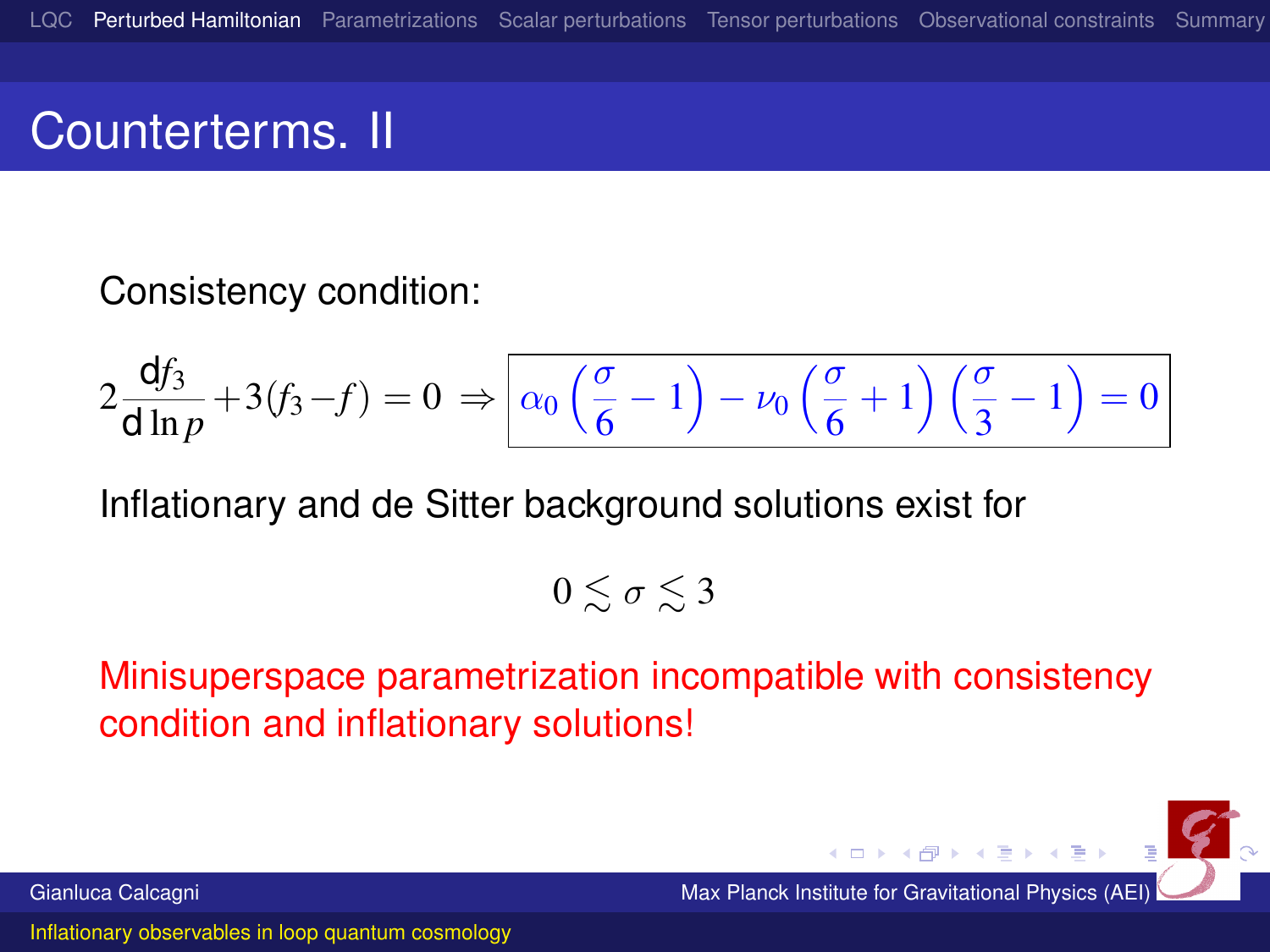## Mini-superspace: Fiducial volume problem

Fiducial volume:

$$
\int_{\Sigma} \mathsf{d}^3 x = +\infty \qquad \to \qquad \int_{\Sigma(\mathcal{V}_0)} \mathsf{d}^3 x = \mathcal{V}_0 < +\infty
$$

Problem: typically,

<span id="page-15-0"></span>
$$
\delta_{\rm Pl} \sim \left(\frac{\ell_{\rm Pl}^3}{\mathcal{V}_0}\right)^{\frac{\sigma}{3}} a^{-\sigma}.
$$

Dependence of quantum corrections (and observables) on the fiducial volume.

 $(0.12)$   $(0.12)$ Gianluca Calcagni Max Planck Institute for Gravitational Physics (AEI)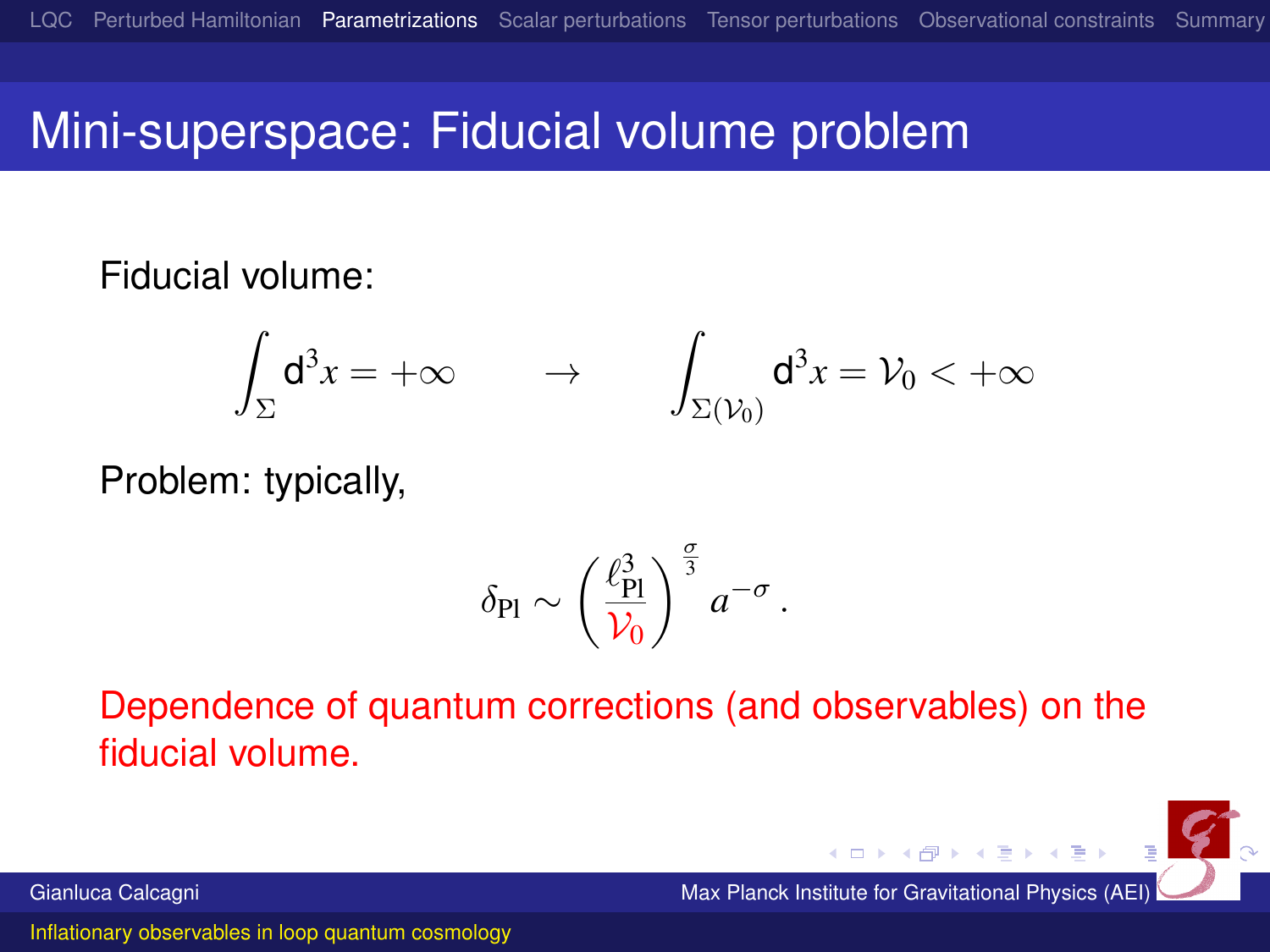## Mini-superspace: Parameter ranges

#### FRW calculation:

$$
\alpha_0 = \frac{(3q - \sigma)(6q - \sigma)}{2^2 3^4}, \quad \nu_0 = \frac{\sigma(2 - l)}{54}, \quad \frac{1}{2} \le l < 1 \quad \frac{1}{3} \le q < \frac{2}{3}
$$

Natural choice ("improved quantization" scheme [Ashtekar et all 2006]):

$$
\sigma = 6
$$
,  $l = \frac{3}{4}$ ,  $q = \frac{1}{2}$ 

so that

$$
\alpha_0 = \frac{1}{24} \approx 0.04
$$
,  $\nu_0 = \frac{5}{36} \approx 0.14$ .

Gianluca Calcagni Max Planck Institute for Gravitational Physics (AEI)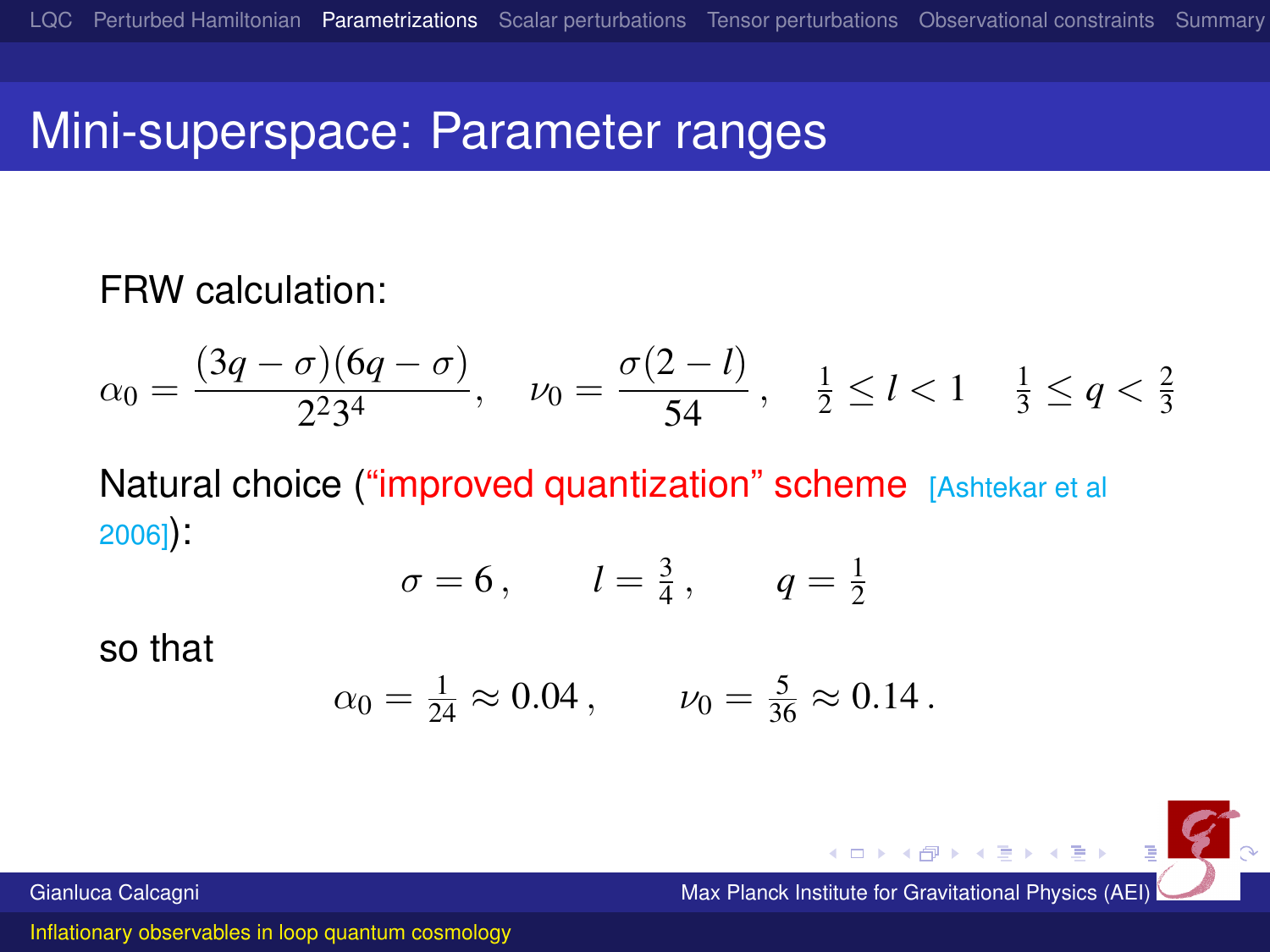#### Lattice refinement

Use of the "patch" volume  $v = \frac{\nu}{N}$  of an underlying discrete state rather than the much larger volume  $V$  [Bojowald 2006]. Number of cells  $\mathcal{N}=\mathcal{N}_0a^{6n},$  where  $0\leq n\leq 1/2.$   $(\mathcal{N}% _{5n})^{3n}$  must not decrease with the volume. Also, *v* ∼ *a* <sup>3</sup>(1−2*n*) has a lower non-zero bound in a discrete geometrical setting.)

$$
\delta_{\text{Pl}} = \left(\frac{\ell_{\text{Pl}}^3}{\nu}\right)^{m/3} = \left(\ell_{\text{Pl}}^3 \frac{\mathcal{N}}{\mathcal{V}}\right)^{m/3} = \left(\ell_{\text{Pl}}^3 \frac{\mathcal{N}_0}{\mathcal{V}_0}\right)^{\frac{m}{3}} a^{-(1-2n)m} \sim a^{-\sigma}
$$

Calculations of inverse-volume operators and their spectra show that corrections approach the classical value always from above:

<span id="page-17-0"></span>
$$
\alpha_0\geq 0\,,\qquad \nu_0\geq 0\,
$$

Gianluca Calcagni **Max Planck Institute for Gravitational Physics (AE**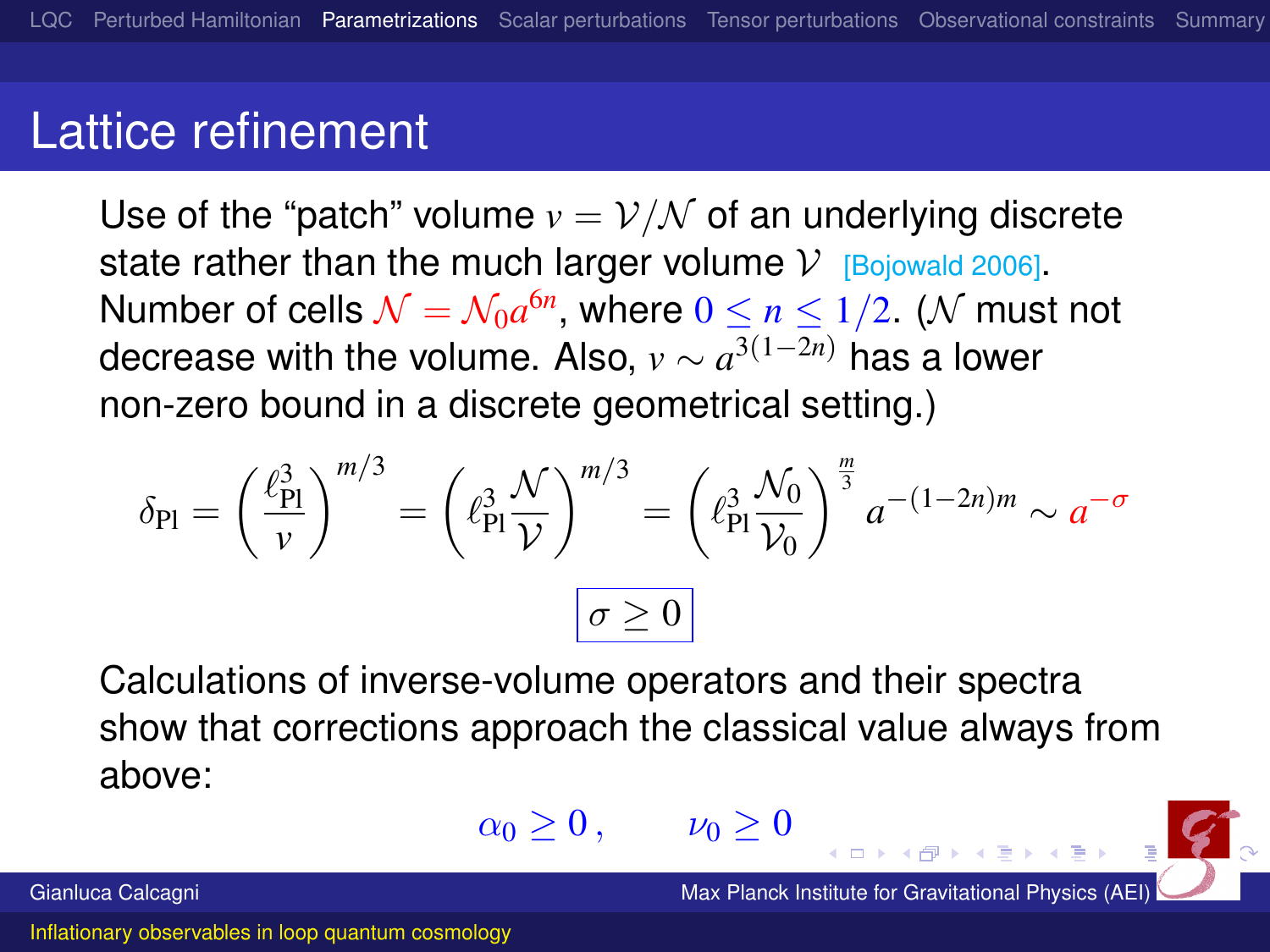## Slow-roll parameters

$$
\epsilon = 1 - \frac{\mathcal{H}'}{\mathcal{H}^2}
$$
\n
$$
= 4\pi G \frac{\varphi'^2}{\mathcal{H}^2} \left\{ 1 + \left[ \alpha_0 + \nu_0 \left( \frac{\sigma}{6} - 1 \right) \right] \delta_{\text{Pl}} \right\} + \frac{\sigma \alpha_0}{2} \delta_{\text{Pl}},
$$
\n
$$
\eta = 1 - \frac{\varphi''}{\mathcal{H}\varphi'},
$$
\n
$$
\xi^2 = \frac{1}{\mathcal{H}^2} \left( \frac{\varphi''}{\varphi'} \right)' + \epsilon + \eta - 1,
$$
\n
$$
\epsilon' = 2\mathcal{H}\epsilon(\epsilon - \eta) - \sigma \mathcal{H}\tilde{\epsilon}\delta_{\text{Pl}}, \qquad \eta' = \mathcal{H}(\epsilon \eta - \xi^2),
$$
\n
$$
\tilde{\epsilon} \equiv \alpha_0 \left( \frac{\sigma}{2} + 2\epsilon - \eta \right) + \nu_0 \left( \frac{\sigma}{6} - 1 \right) \epsilon.
$$

Gianluca Calcagni Max Planck Institute for Gravitational Physics (AEI)

<span id="page-18-0"></span> $(1)$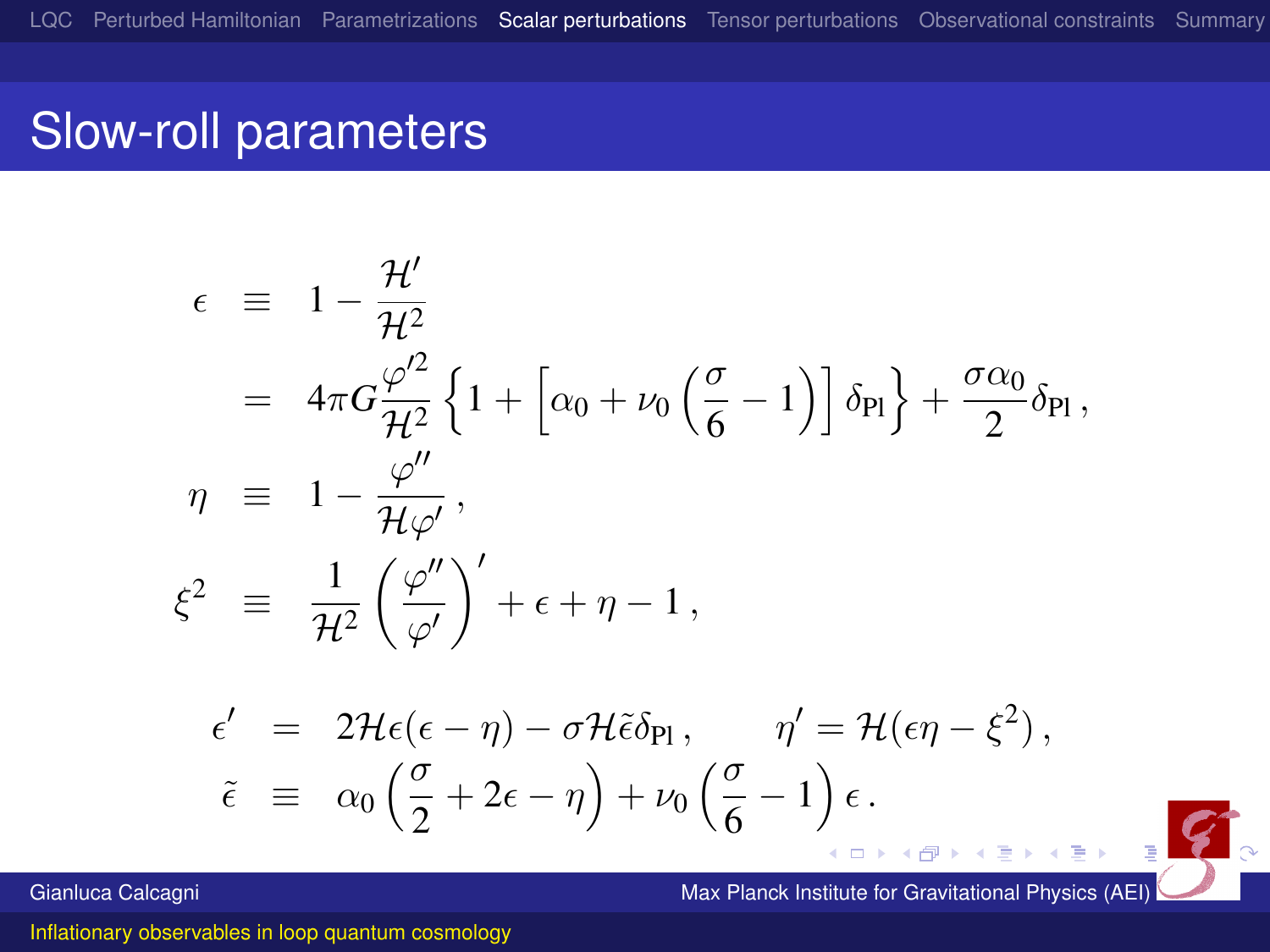## Scalar perturbation equations

Two gauge-invariant scalar modes:  $\Phi = (1 + h)\Psi$ . Diffeomorphism constraint:

$$
4\pi G \frac{\alpha}{\nu} \varphi' \delta \varphi = \Psi' + (1 + f + h) \mathcal{H} \Psi.
$$

Equation for Ψ:

 $\Psi'' + {\cal H} (2\eta + \sigma F_0 \delta_{\rm Pl}) \Psi' - \left( s^2 \Delta + {\cal H}^2 \left[ 2 (\epsilon - \eta) - \sigma \mu_\Psi \delta_{\rm Pl} \right] \right) \Psi = 0.$ 

Squared propagation speed:

$$
s^2 = \alpha^2 (1 - f_3) = 1 + \chi \delta_{\text{Pl}} , \qquad \chi \equiv \frac{\sigma \nu_0}{3} \left( \frac{\sigma}{6} + 1 \right) + \frac{\alpha_0}{2} \left( 5 - \frac{\sigma}{3} \right) .
$$

Perturbed Klein–Gordon equation:

$$
\delta\varphi'' + 2\mathcal{H}(1 + B_{10}\delta_{\text{Pl}})\delta\varphi' - (s^2\Delta - \nu pV_{,\varphi\varphi})\delta\varphi - (4 + B_{20}\delta_{\text{Pl}})\varphi'\Psi' + 2(\eta - 3 + B_{30}\delta_{\text{Pl}})\mathcal{H}\varphi'\Psi = 0
$$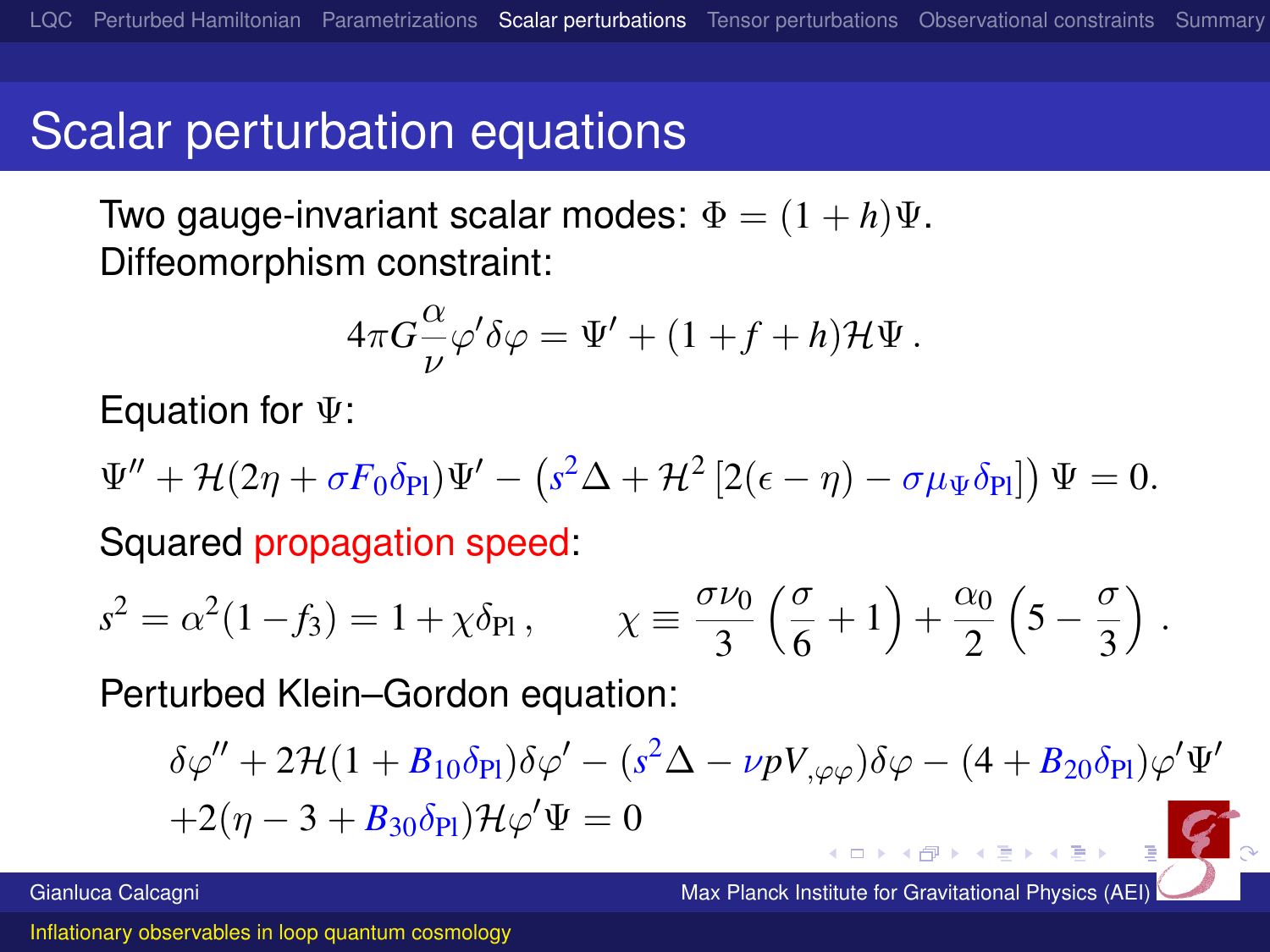#### Is curvature perturbation conserved?

$$
\mathcal{R} = \Psi + \frac{\mathcal{H}}{\varphi'} (1 + f - f_1) \delta \varphi
$$
  
= 
$$
\Psi + \frac{\mathcal{H}}{\varphi'} \left( 1 - \frac{\sigma \nu_0}{6} \delta_{\text{Pl}} \right) \delta \varphi.
$$

When constraint algebra is deformed, conservation equation for stress-energy is modified.  $R$  is no longer guaranteed to be conserved  $\Rightarrow$  notable modifications of perturbation spectra expected.

Gianluca Calcagni **Max Planck Institute for Gravitational Physics (AEI)** Max Planck Institute for Gravitational Physics (AEI)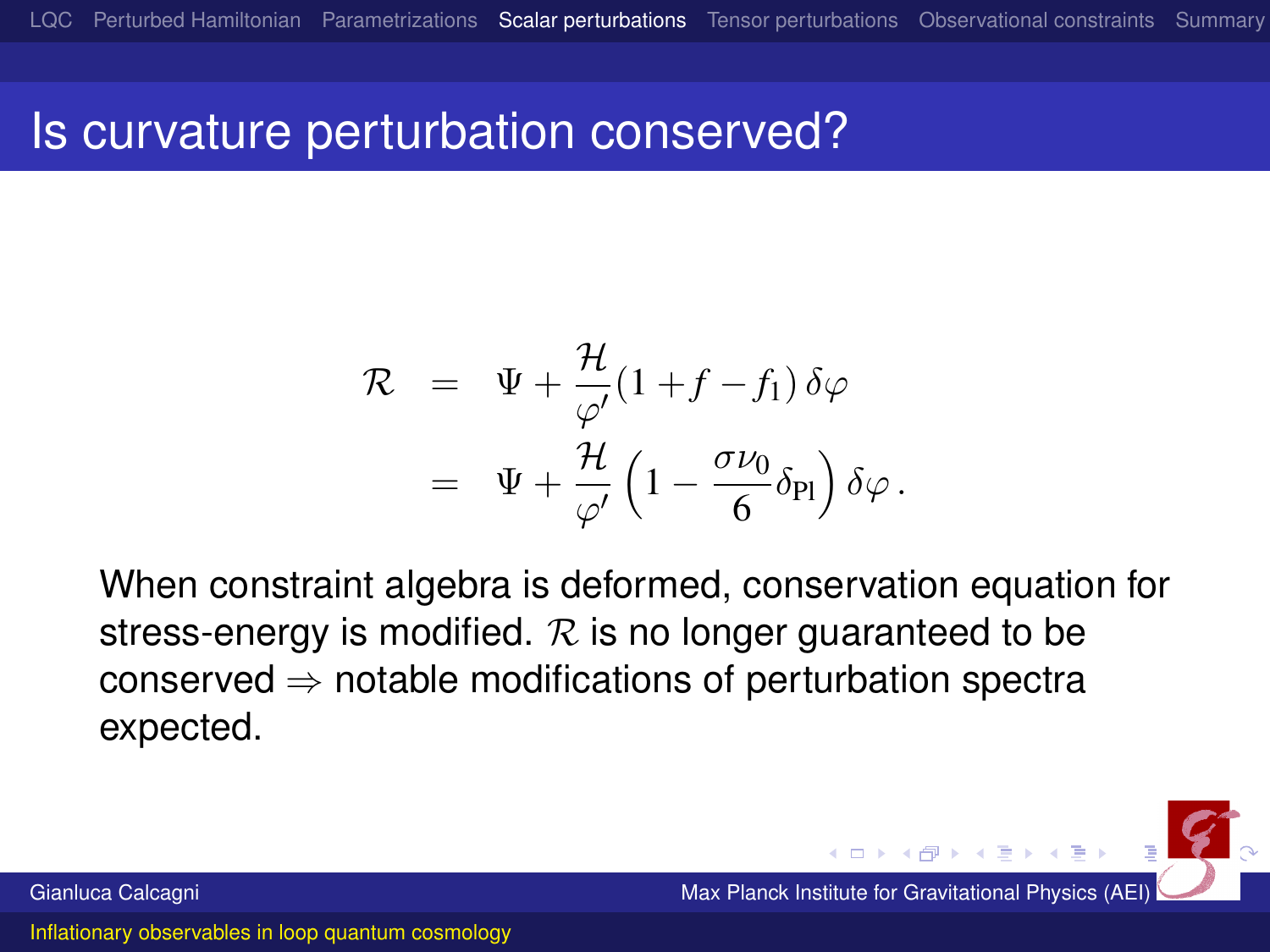#### Conservation of  $R$  (at large scales)

$$
\mathcal{R}' = (\alpha \nu + f - f_1 - f_3) \frac{\mathcal{H}}{4\pi G \varphi'^2} \Delta \Psi + C \delta \varphi ,
$$

where

$$
C = \frac{\mathcal{H}^2}{\varphi'} \left[ \frac{f' - f_1'}{\mathcal{H}} + \frac{d \ln \alpha}{d \ln p} + \left( \frac{1}{3} \frac{d \ln \nu}{d \ln p} - f + f_1 \right) \epsilon - 2 \frac{d \ln \nu}{d \ln p} - 3(f - f_3) \right] = 0.
$$

$$
\mathcal{R}' = \left[1 + \left(\frac{\alpha_0}{2} + 2\nu_0\right)\delta_{\text{Pl}}\right]\frac{\mathcal{H}}{4\pi G \varphi'^2} \Delta \Psi
$$

 $\leftarrow$ Gianluca Calcagni Max Planck Institute for Gravitational Physics (AEI)

<span id="page-21-0"></span> $\leftarrow$   $\Box$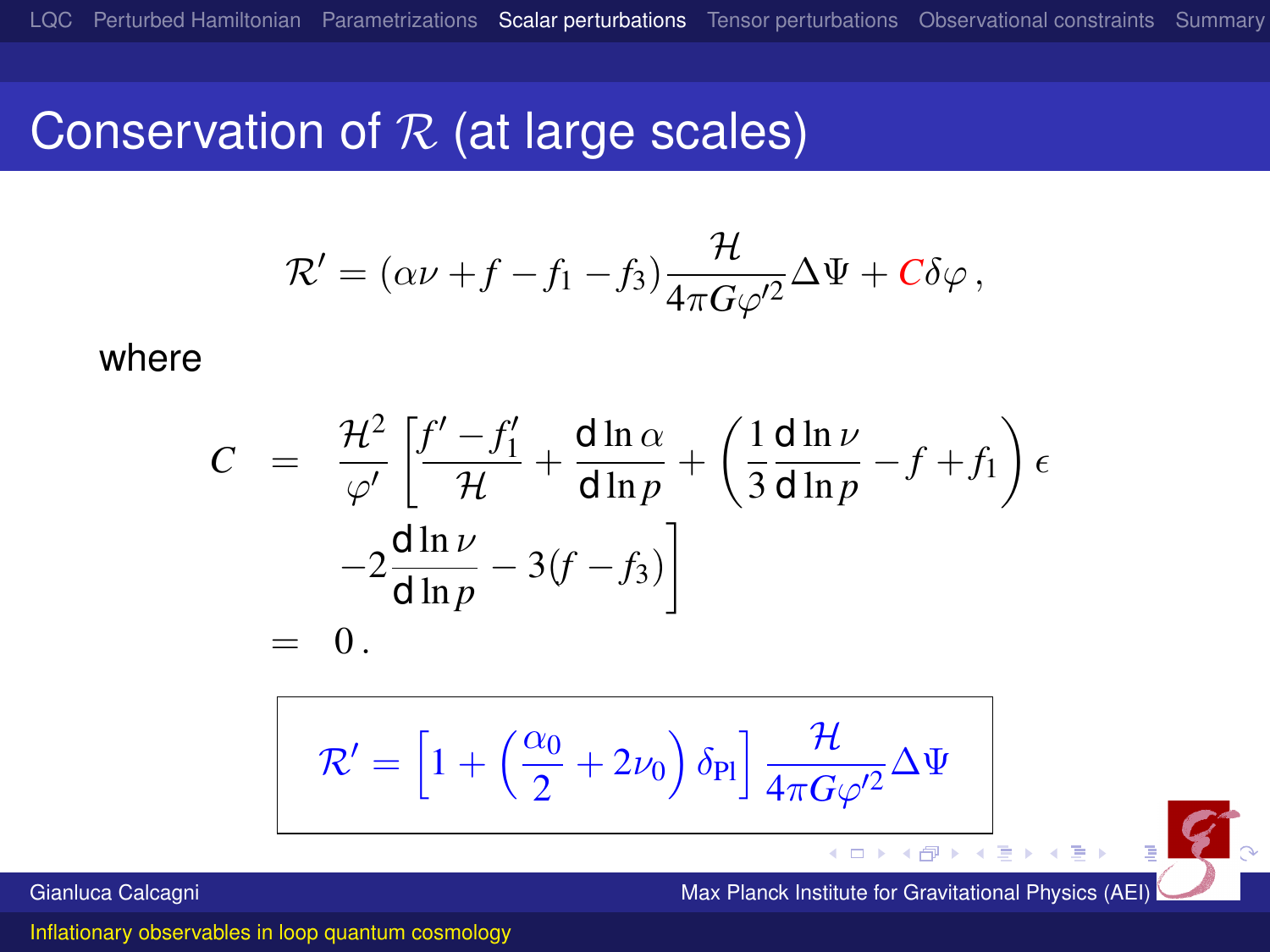# Mukhanov equation

Mukhanov variable:

$$
u = z\mathcal{R}, \qquad z \equiv \frac{a\varphi'}{\mathcal{H}} \left[ 1 + \left( \frac{\alpha_0}{2} - \nu_0 \right) \delta_{\text{Pl}} \right]
$$

Via a tedious direct calculation or a diabolically fast trick:

$$
u'' - \left(s^2 \Delta + \frac{z''}{z}\right)u = 0
$$

Very simple equation in closed form: expected from Hamilton–Jacobi method [Goldberg et al 1991; Langlois 1994], the reduced phase space after solving the constraints has one local d.o.f. as in GR.

Superluminal propagation of signals is avoided if

$$
s^2 < \alpha^2 \qquad \Rightarrow \sigma \ge 6 \quad \text{for} \quad \alpha_0 > 0, \ \nu_0 \ge 0
$$

Problem with small  $\sigma$  lattice parametrizatio[n?](#page-21-0)



Gianluca Calcagni Max Planck Institute for Gravitational Physics (AEI)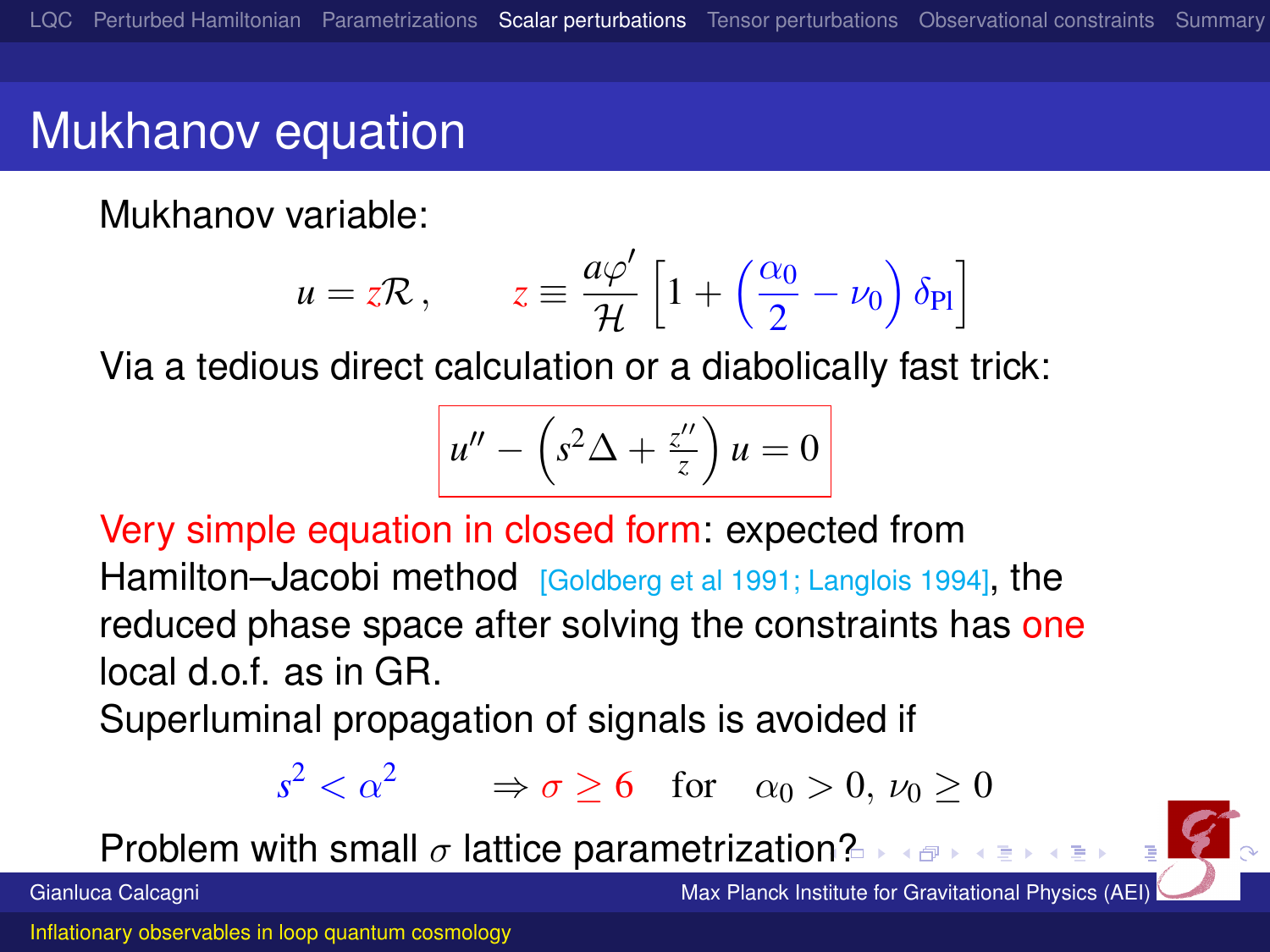## Asymptotic solution

Power-law background  $a = (-\tau)^n$ ,  $n \lesssim -1$ . Horizon crossing:

$$
k|\tau|=1
$$

Small scales:

$$
u_{k\gg\mathcal{H}}(\tau) = \frac{e^{-ik\tau}}{\sqrt{2k}} [1 + y(k,\tau)\delta_{\text{Pl}}], \qquad y = \frac{\chi}{2(\sigma n - 1)} (1 + ik\tau)
$$

Large scales:

$$
|u_{k\ll \mathcal{H}}| = \frac{1}{\sqrt{2k}} \left[ 1 + \frac{\chi}{2(\sigma n - 1)} \delta_{\text{Pl}}(k) \right] \frac{z}{z(k)}
$$

Gianluca Calcagni Max Planck Institute for Gravitational Physics (AEI)

 $(0 \times 0)$   $(0 \times 0)$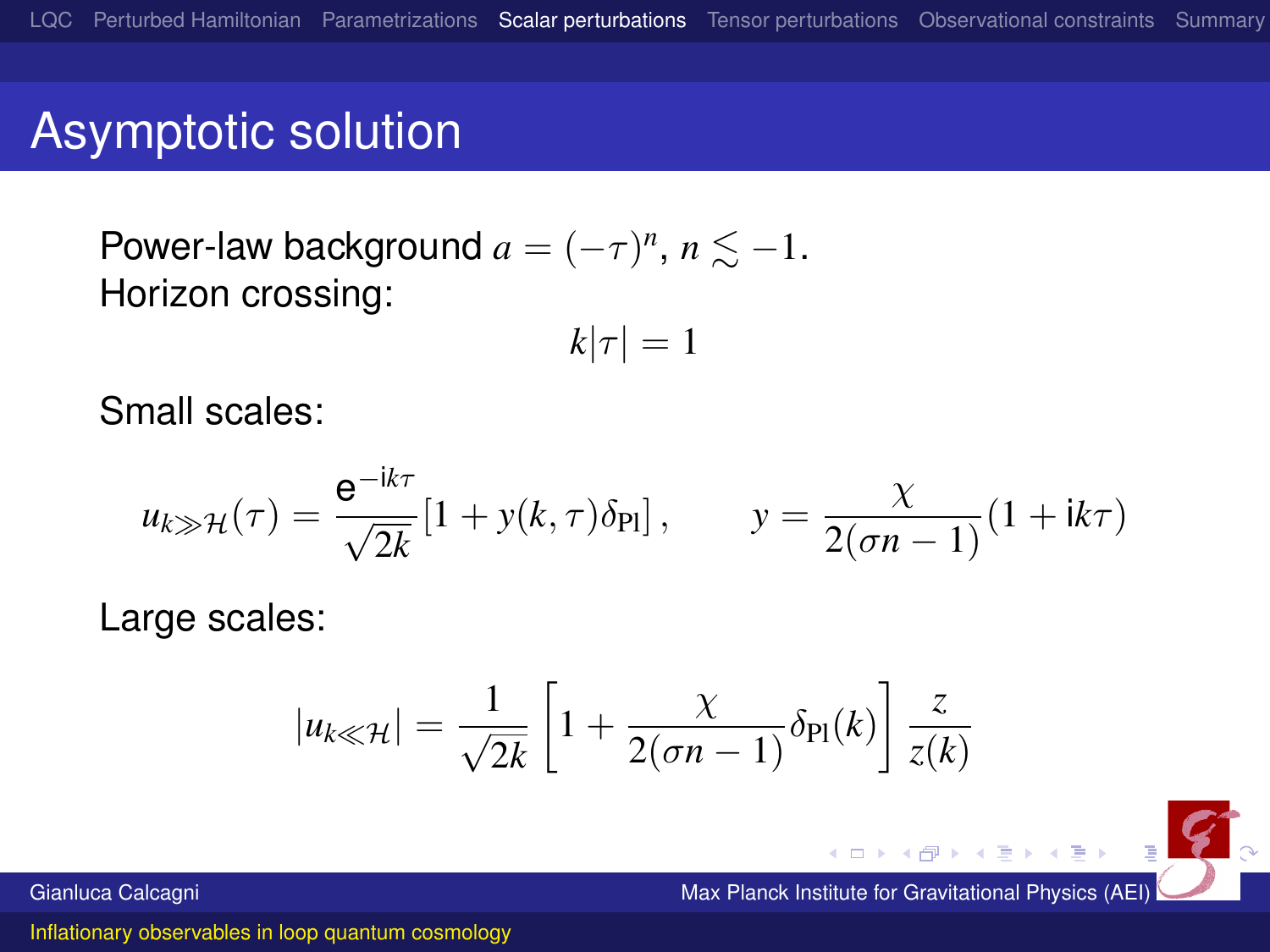## Scalar spectrum and index

Spectrum:

$$
\mathcal{P}_{\rm s} \equiv \frac{k^3}{2\pi^2 z^2} \left\langle |u_{k\ll \mathcal{H}}|^2 \right\rangle \Big|_{k|\tau|=1} = \frac{G}{\pi} \frac{\mathcal{H}^2}{a^2 \epsilon} \left( 1 + \gamma_{\rm s} \delta_{\rm Pl} \right)
$$

where

$$
\gamma_s \equiv \nu_0 \left( \frac{\sigma}{6} + 1 \right) + \frac{\sigma \alpha_0}{2\epsilon} - \frac{\chi}{\sigma + 1}
$$

Large-scale enhancement of power:  $\delta_\text{Pl}\sim a^{-\sigma}\sim (1/|\tau|)^{-\sigma}\sim k^{-\sigma}$  at horizon crossing. Index:

$$
n_{\rm s}-1\equiv\frac{\text{d}\ln\mathcal{P}_{\rm s}}{\text{d}\ln k}=2\eta-4\epsilon+\sigma\gamma_{n_{\rm s}}\delta_{\rm Pl}
$$

where

$$
\gamma_{n_{\rm s}}=\alpha_0-2\nu_0+\frac{\chi}{\sigma+1}.
$$

<span id="page-24-0"></span>χ

.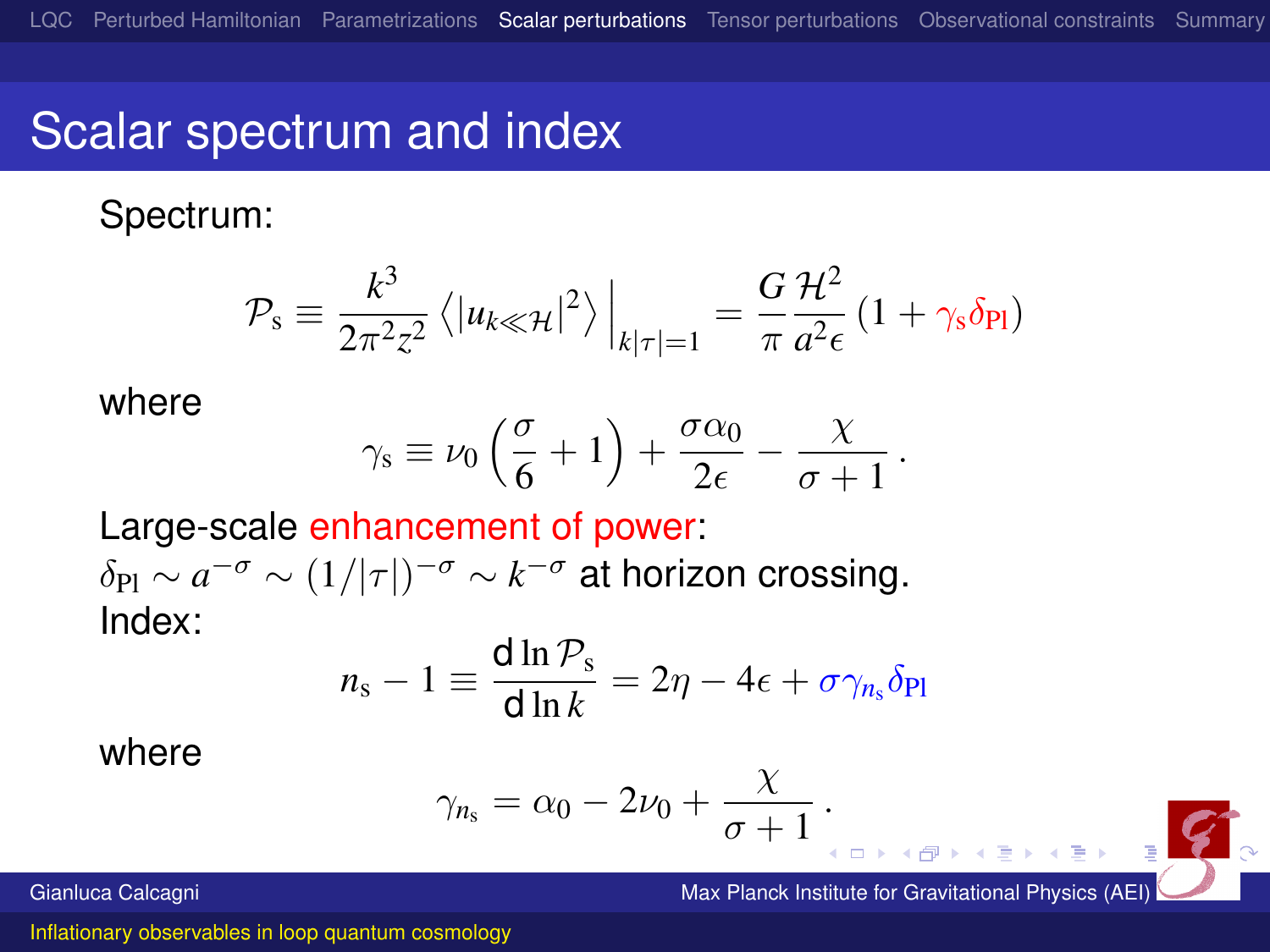#### Power spectrum ( $\sigma = 2$ )



LQC effects at large scales (unobservable [fo](#page-24-0)r $\sigma \geq 3$  $\sigma \geq 3$ [\).](#page-17-0)

<span id="page-25-0"></span>

Gianluca Calcagni Max Planck Institute for Gravitational Physics (AEI)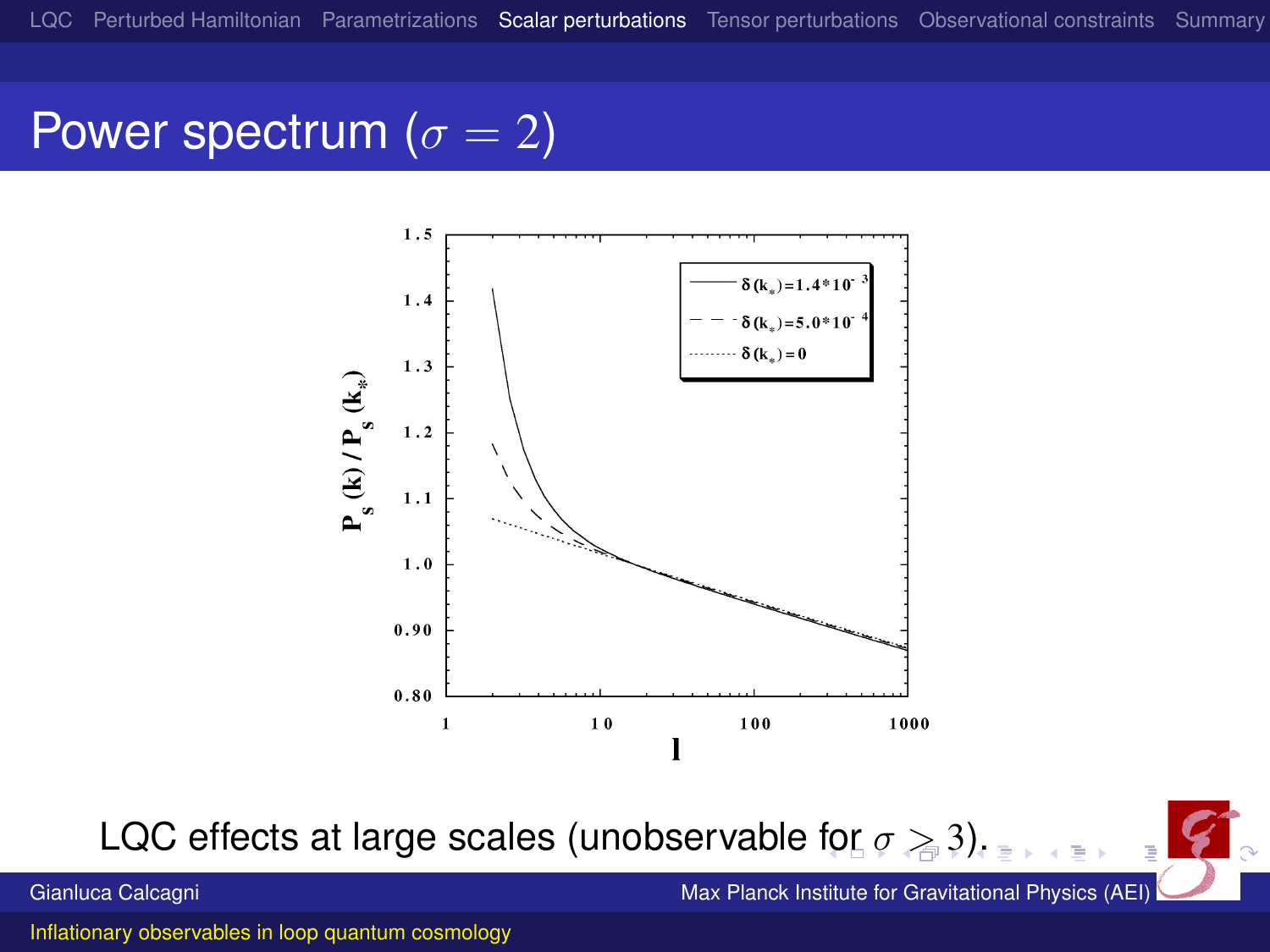# Scalar running

$$
\alpha_{\rm s} \equiv \frac{\mathsf{d}n_{\rm s}}{\mathsf{d}\ln k} = 2(5\epsilon\eta - 4\epsilon^2 - \xi^2) + \sigma(4\tilde{\epsilon} - \sigma\gamma_{n_{\rm s}})\delta_{\rm Pl} = O(\epsilon^2) + O(\sigma\delta_{\rm Pl})
$$

Departure from standard inflation: If large enough, quantum correction dominates and  $\alpha_s \sim \sigma \delta_{\text{Pl}}$ . Bounds on scalar running should be the main constraint on the parameters.



<span id="page-26-0"></span>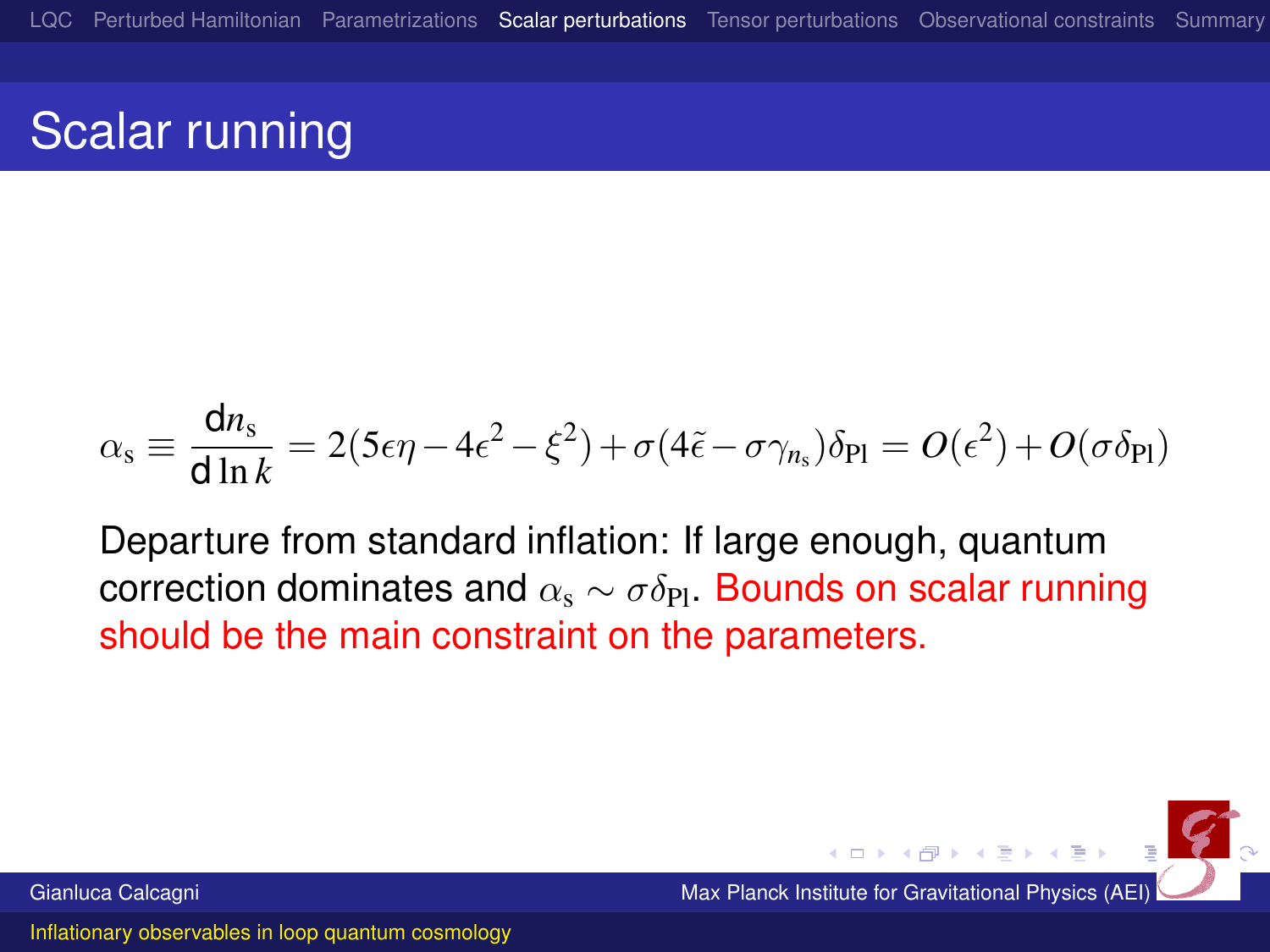# Mukhanov equation

Linear equation of motion for tensor mode *h<sup>k</sup>* [Bojowald & Hossain 2008]:

$$
h''_k + 2\mathcal{H}\left(1 - \frac{\mathrm{d}\ln\alpha}{\mathrm{d}\ln p}\right)h'_k + \alpha^2k^2h_k = 0.
$$

Defining

$$
w_k \equiv \tilde{a} h_k \,, \qquad \tilde{a} \equiv a \left( 1 - \frac{\alpha_0}{2} \delta_{\rm Pl} \right) \,,
$$

we get the Mukhanov equation

<span id="page-27-0"></span>
$$
w''_k + \left(\alpha^2 k^2 - \frac{\tilde{a}''}{\tilde{a}}\right) w_k = 0
$$

Identical to the scalar Mukhanov equation up to the substitutions  $z \to \tilde{a}$ ,  $\chi \to 2\alpha_0$ .

Gianluca Calcagni Max Planck Institute for Gravitational Physics (AEI)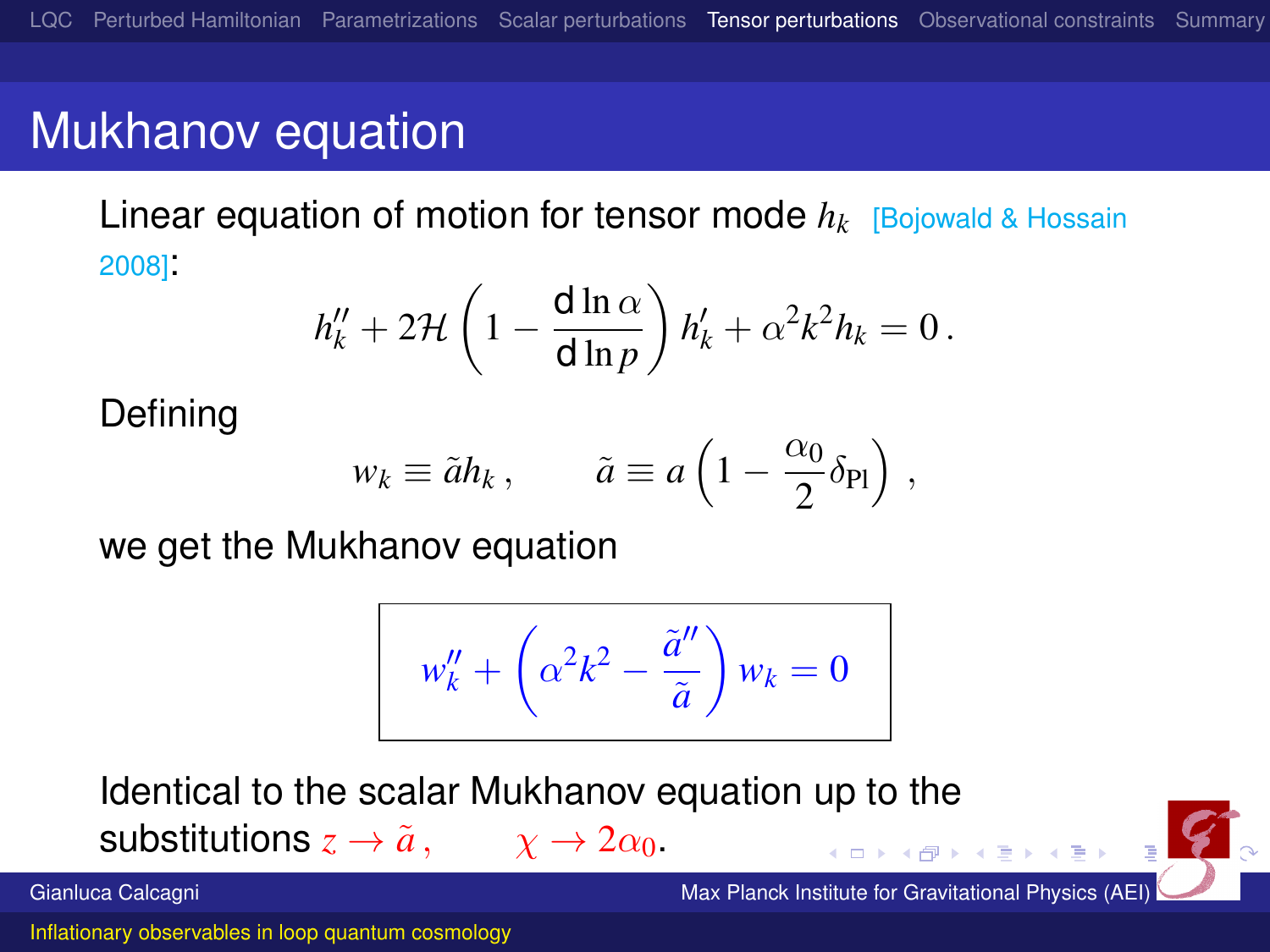#### Tensor spectrum, index and running

Spetrum:

$$
\mathcal{P}_{t} \equiv \frac{32G}{\pi} \frac{k^3}{\tilde{a}^2} \left\langle |w_{k\ll \mathcal{H}}|^2 \right\rangle \Big|_{k|\tau|=1} = \frac{16G}{\pi} \frac{\mathcal{H}^2}{a^2} \left( 1 + \gamma_t \delta_{\text{Pl}} \right)
$$

where

$$
\gamma_t \equiv \frac{\sigma - 1}{\sigma + 1} \alpha_0 \, .
$$

Index:

$$
n_{\rm t} \equiv \frac{\mathrm{d} \ln \mathcal{P}_{\rm t}}{\mathrm{d} \ln k} = -2\epsilon - \sigma \gamma_{\rm t} \delta_{\rm Pl}
$$

Running:

$$
\alpha_t \equiv \frac{\mathrm{d}n_t}{\mathrm{d}\ln k} = -4\epsilon(\epsilon - \eta) + \sigma(2\tilde{\epsilon} + \sigma\gamma_t)\delta_{\text{Pl}}\,.
$$



Gianluca Calcagni Max Planck Institute for Gravitational Physics (AEI)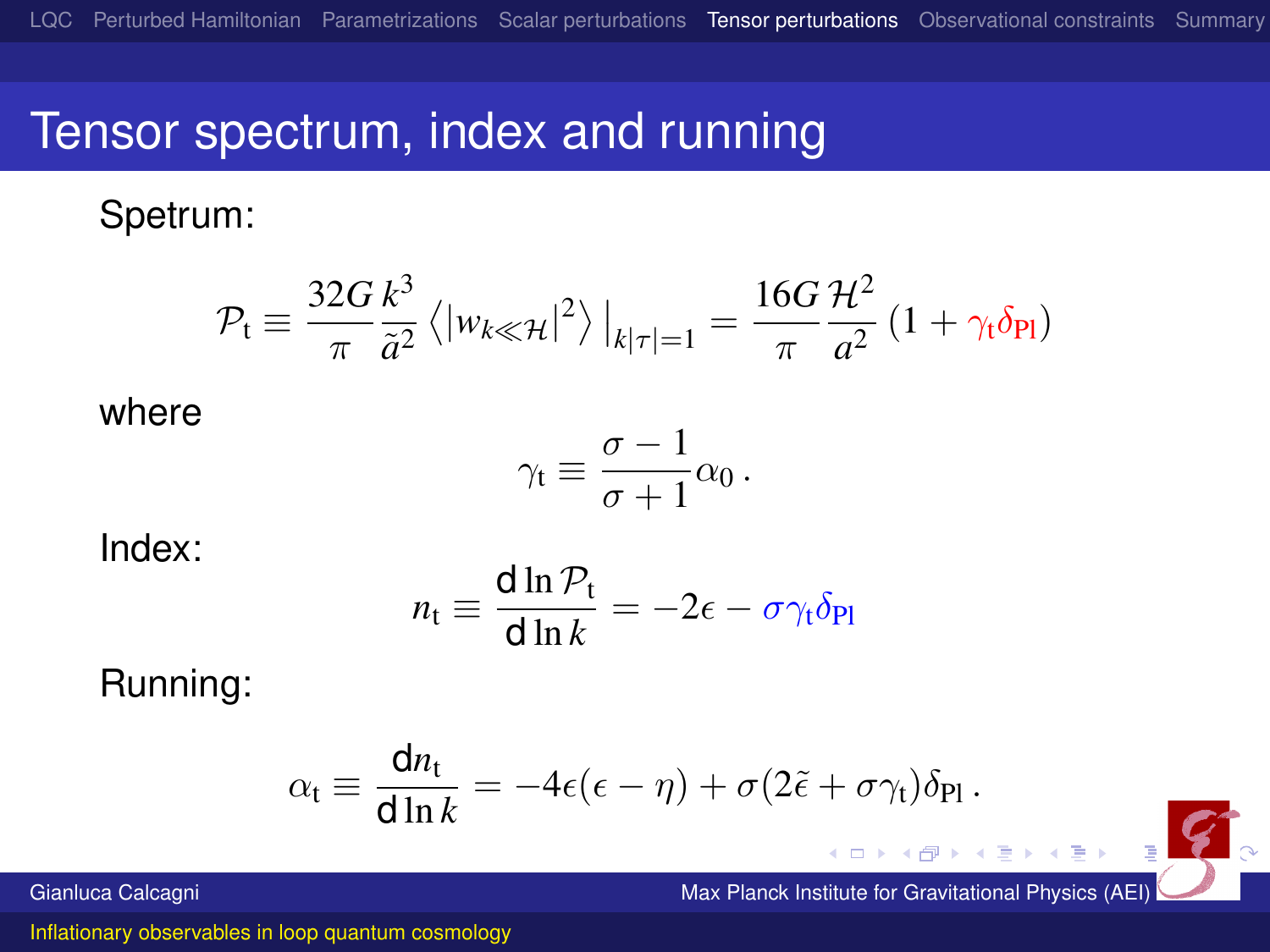## Tensor-to-scalar ratio

$$
r \equiv \frac{\mathcal{P}_{t}}{\mathcal{P}_{s}} = 16\epsilon[1 + (\gamma_{t} - \gamma_{s})\delta_{\text{Pl}}]
$$

Consistency relation:

$$
r = -8\{n_t + [n_t(\gamma_t - \gamma_s) + \sigma \gamma_t]\delta_{Pl}\}
$$

Here implicitly assumed that  $\gamma_{\rm s}$  is not too large (either  $\sigma$  or  $\alpha_0$  or both should be small).

Gianluca Calcagni Max Planck Institute for Gravitational Physics (AEI)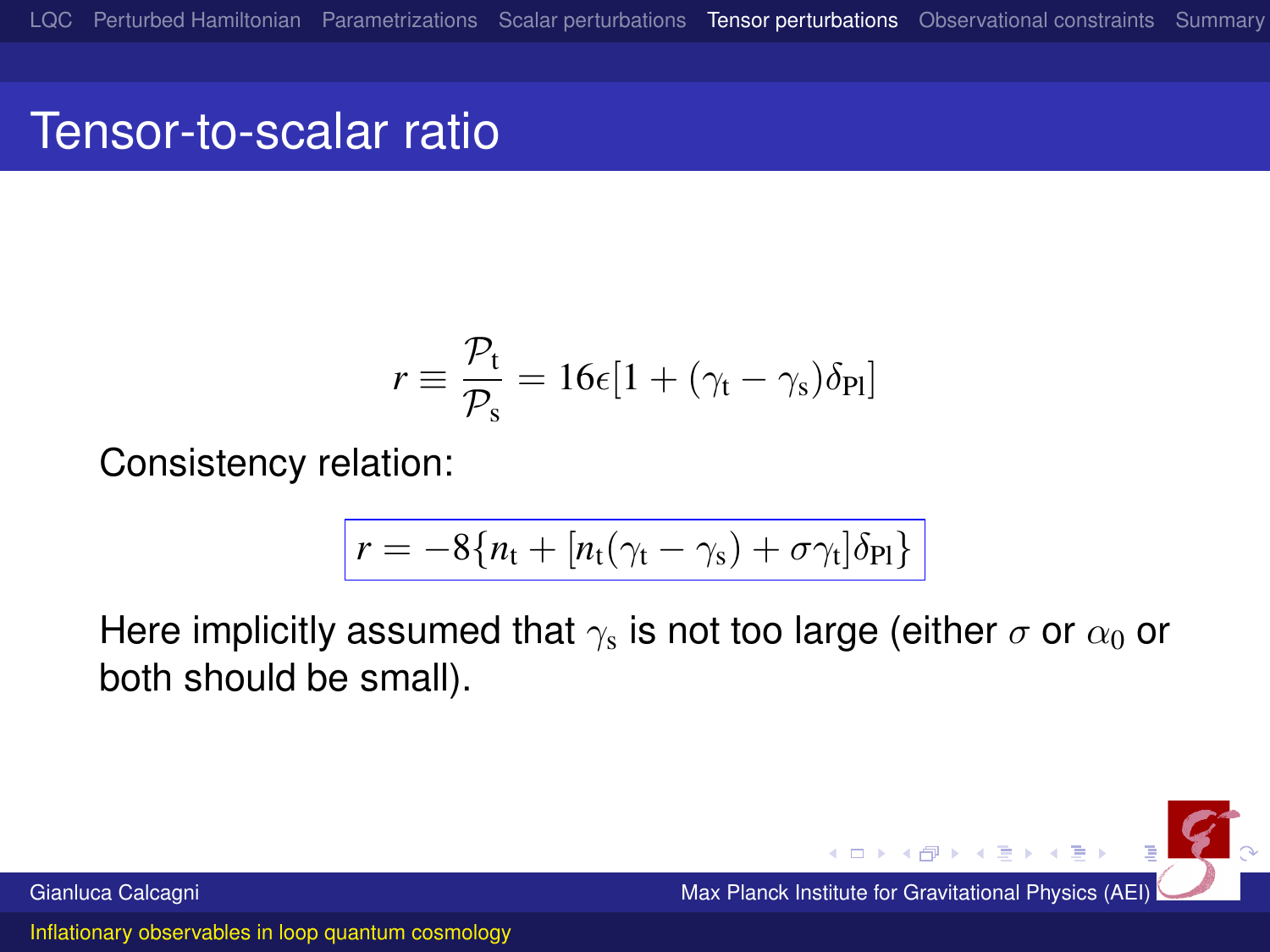# The idea

- Choose a potential and recast all observables as its functions.
- Choose a set of values for the potential and LQC parameters ( $\geq$  2).
- <span id="page-30-0"></span>**•** Find upper bound for  $\delta_{\text{Pl}}$ .

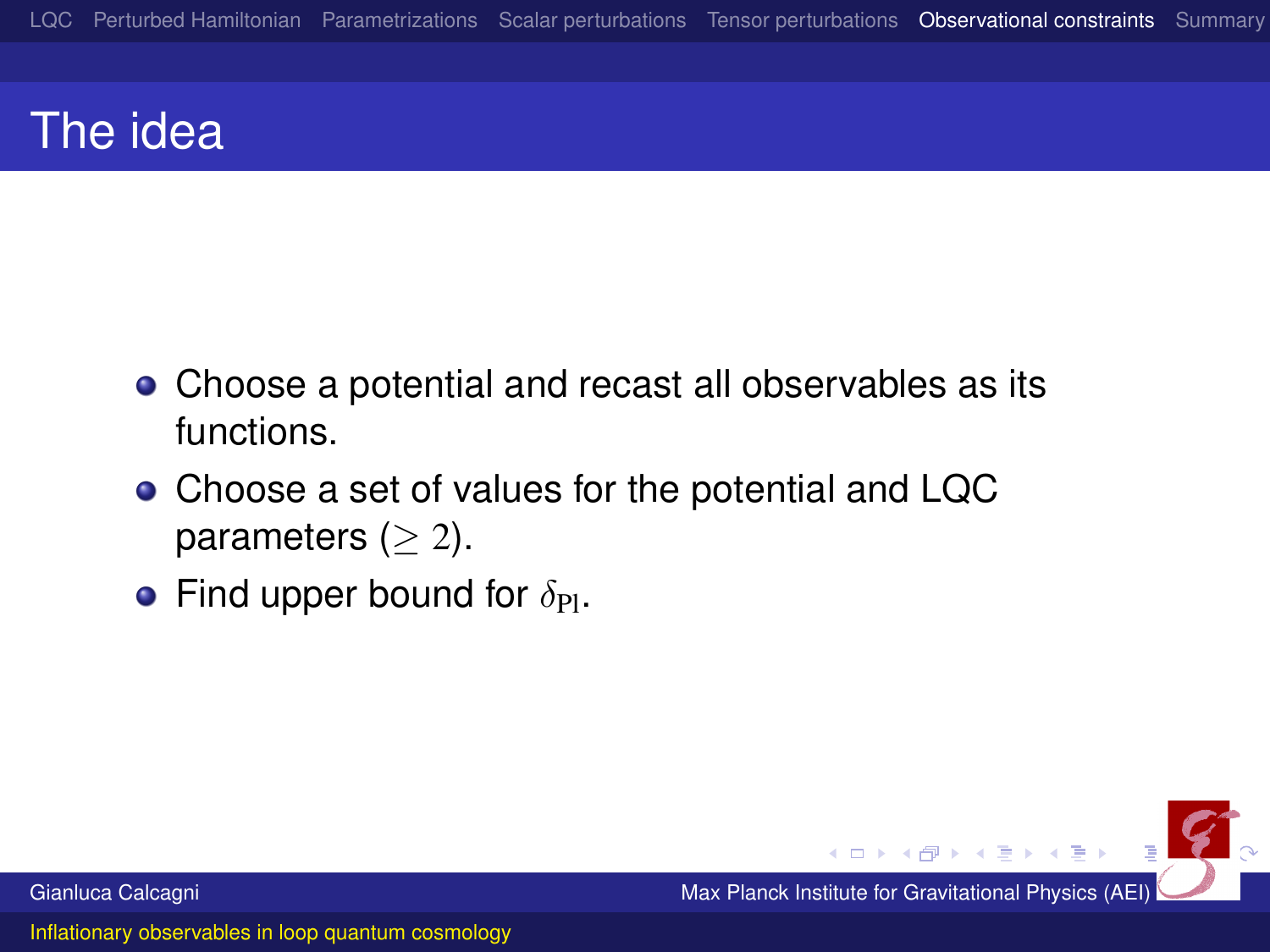#### Potential slow-roll tower

$$
\epsilon_V \equiv \frac{1}{16\pi G} \left(\frac{V_{,\varphi}}{V}\right)^2 \,, \quad \eta_V \equiv \frac{1}{8\pi G} \frac{V_{,\varphi\varphi}}{V} \,, \quad \xi_V^2 \equiv \frac{V_{,\varphi} V_{,\varphi\varphi\varphi}}{(8\pi G V)^2} \,.
$$

Relations  $(\epsilon, \eta, \xi^2) \leftrightarrow (\epsilon_{\rm v}, \eta_{\rm v}, \xi_{\rm v}^2)$  recast the observables as functions of the *VSR* tower. For  $V(\phi) = \lambda \phi^n$ :

$$
\epsilon_V = \frac{n^2}{2\kappa^2\phi^2}, \quad \eta_V = \frac{2(n-1)}{n}\epsilon_V, \quad \xi_V^2 = \frac{4(n-1)(n-2)}{n^2}\epsilon_V^2.
$$

Gianluca Calcagni Max Planck Institute for Gravitational Physics (AEI)

←ロ→ ←何→ ←ミ→ ←ミ→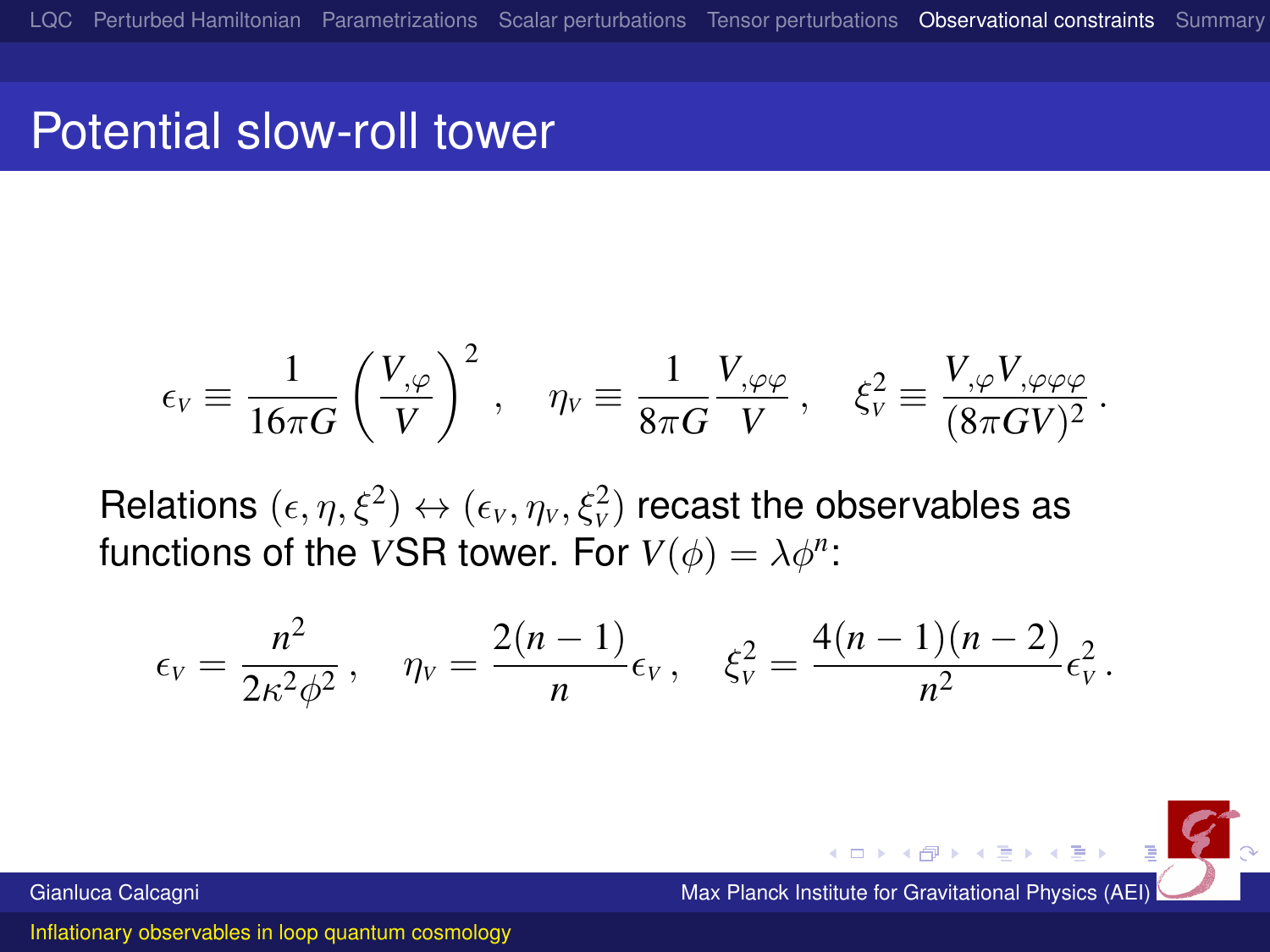## Likelihood analysis

- **•** For fixed values of *n* and  $\sigma$  all the observables given above are written as functions of  $\epsilon_{\rm v}$  and  $\delta = \alpha_0 \delta_{\rm Pl}$ .
- CMB marginalized likelihood analysis performed by varying  $\epsilon_{\rm v}$  and  $\delta_{\rm Pl}$  in CosmoMC. WMAP7+BAO+HST dataset used; plots for WMAP7+SDSS+HST (+BBN+SN IA) dataset are similar.

Gianluca Calcagni **Max Planck Institute for Gravitational Physics (AEI)** Max Planck Institute for Gravitational Physics (AEI)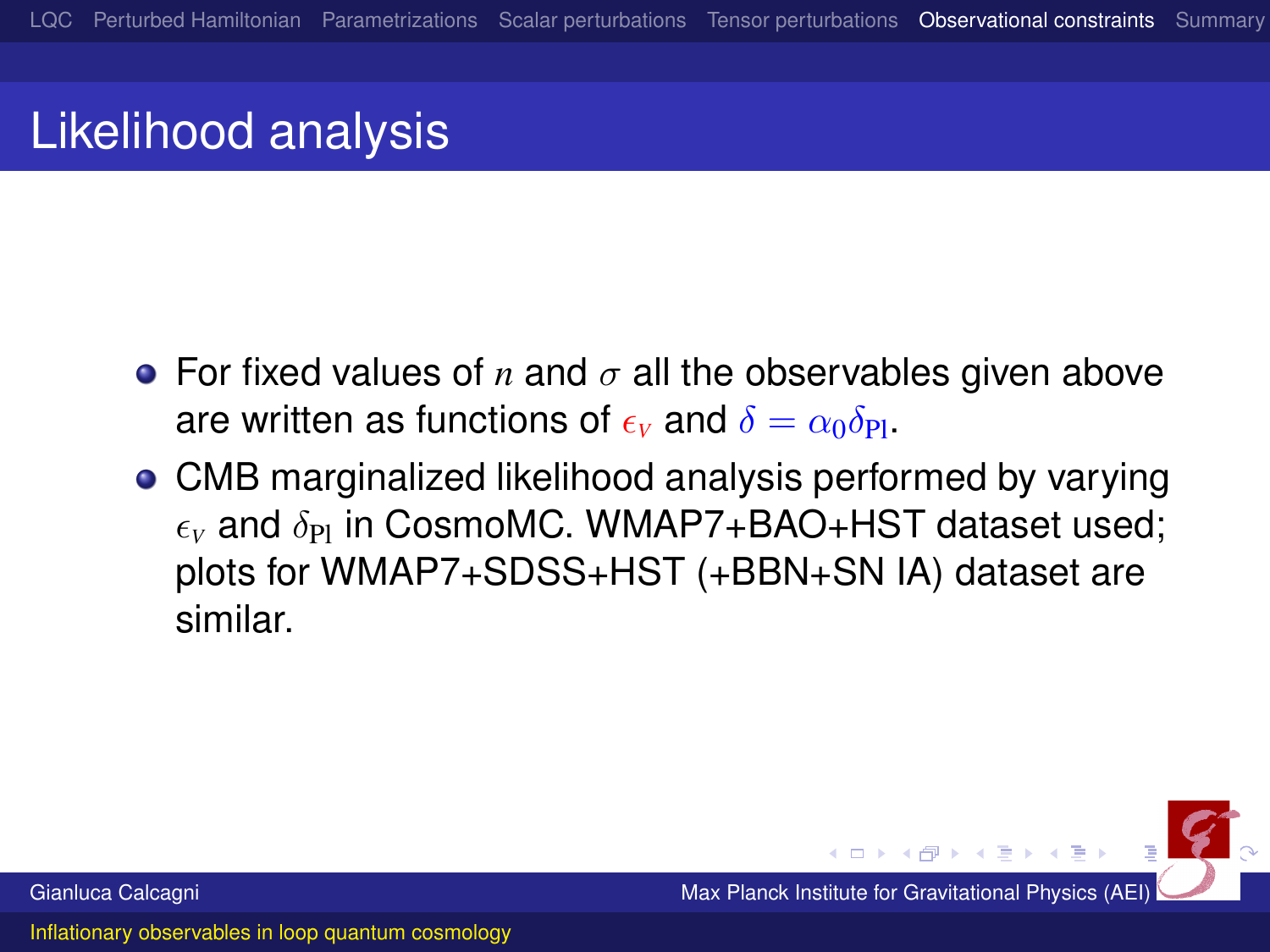#### Combined marginalized distributions for  $\delta$  and  $\epsilon$ WMAP7+BAO+HST dataset  $(n = 2, \sigma = 1)$



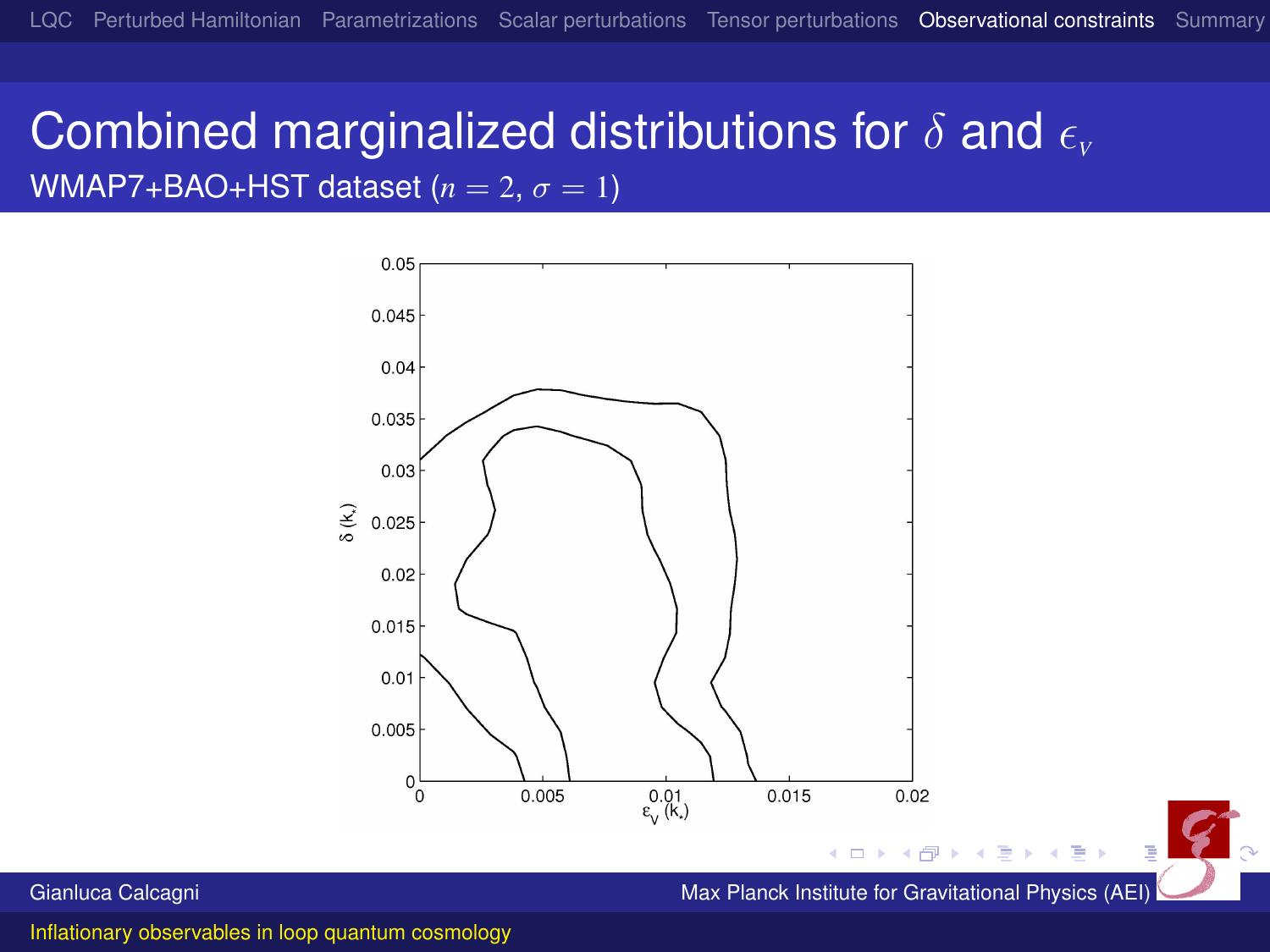## Discussion  $n = 2$ ,  $\sigma = 1$

- Upper bounds  $\epsilon_v < 0.015$  and  $\delta < 0.04$  (95% CL).
- LQC corrections in  $n_s = 1 4\epsilon_v (75/56 + 41/42\epsilon_v)\delta$  is not negligible relative to the SR term.
- **•** δ ∼ *O*( $\epsilon$ <sub>V</sub>) and 2nd-order observables (runnings) might be affected by unknown  $O(\delta_{\rm Pl}^2)$  terms.
- This case is only marginally consistent with all approximations and assumptions.

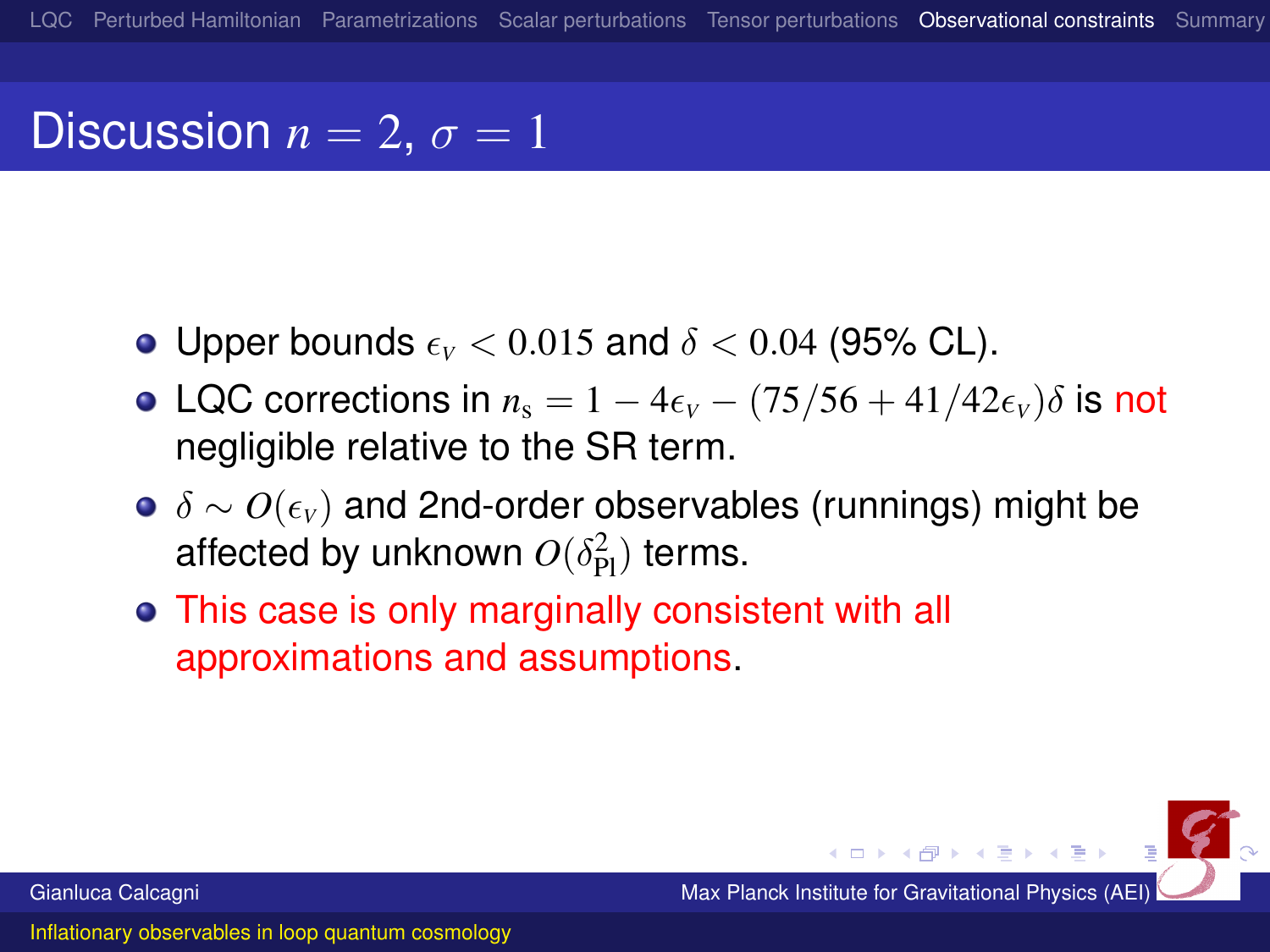#### Combined marginalized distributions for  $\delta$  and  $\epsilon$ WMAP7+BAO+HST dataset  $(n = 2, \sigma = 2)$



Gianluca Calcagni Max Planck Institute for Gravitational Physics (AEI)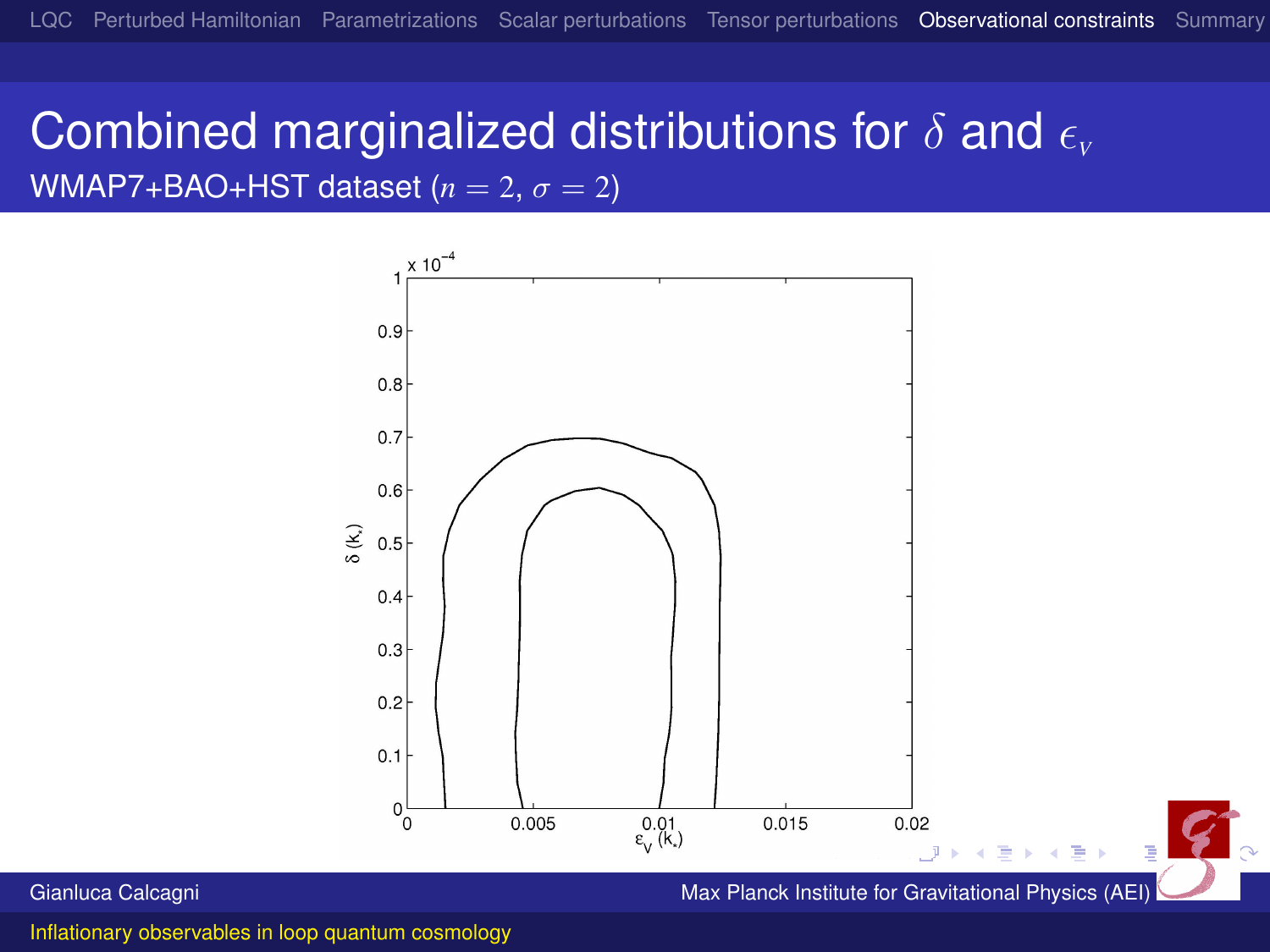## Discussion  $n = 2$ ,  $\sigma = 2$

- **•** Upper bound δ < 7 × 10<sup>-5</sup> ≪ ε<sub>ν</sub>. A posteriori important check that SR and  $\delta_{\text{Pl}}$  expansions are mutually consistent.
- For range  $45 < N < 65$  of e-folds,  $0.008 < \epsilon_{\rm V} = 1/(2N) < 0.011$ . The probability distribution of  $\epsilon$ <sub>v</sub> is consistent with this range, so the quadratic potential is compatible with observations (as in the standard case).
- For  $\sigma > 2$ , even tighter bounds (practically unobservable inverse-volume effects).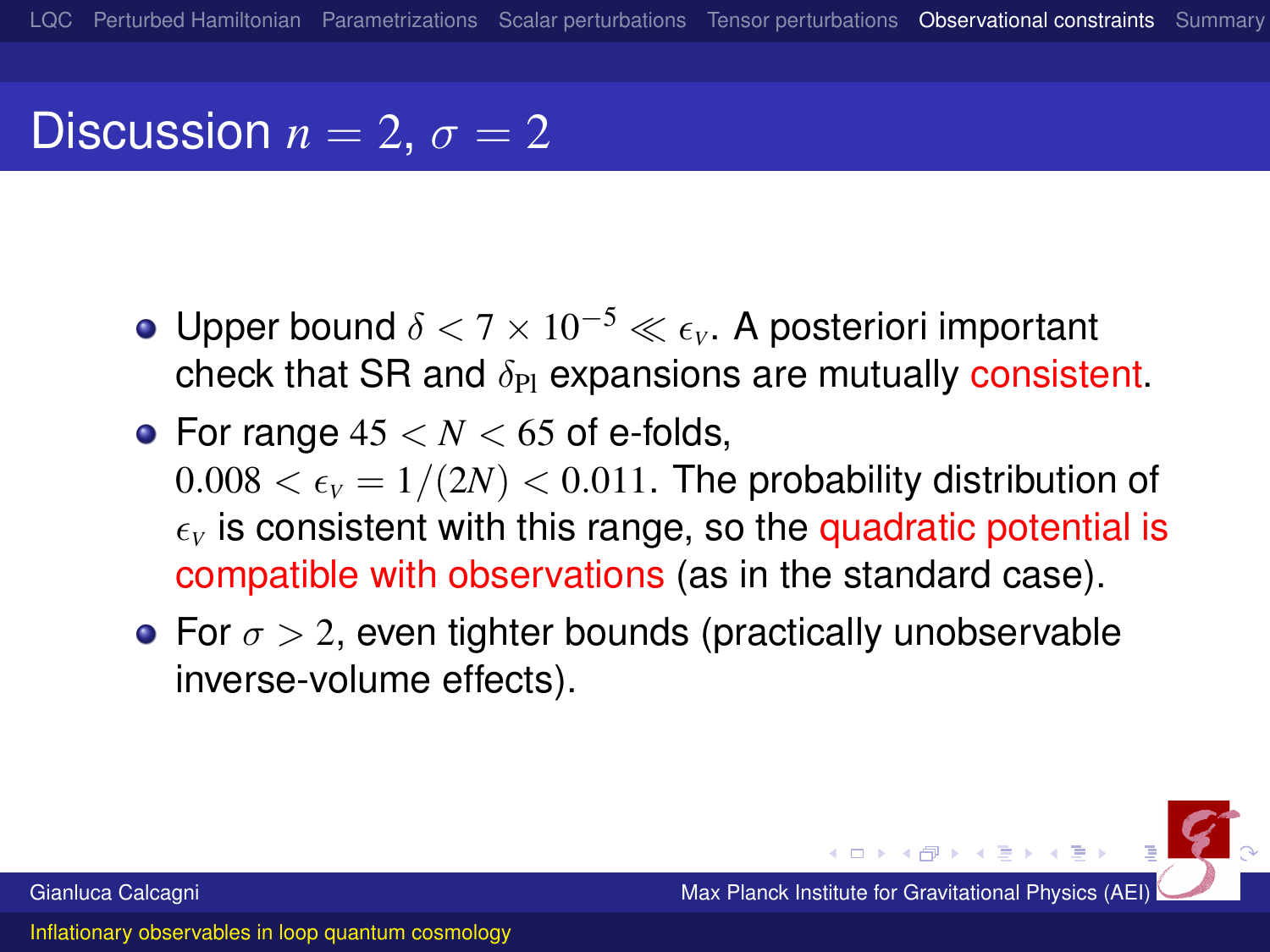# **Conclusions**

- Minisuperspace parametrization of FRW LQC ( $\sigma > 1$ ) incompatible with anomaly cancellation in inhomogeneous LQC and power-law (inflationary) solutions.
- Lattice refinement parametrization overcomes these problems but has issue with superluminal propagation.
- <span id="page-37-0"></span>• Tight upper bound for quantum corrections.

Gianluca Calcagni Max Planck Institute for Gravitational Physics (AEI)